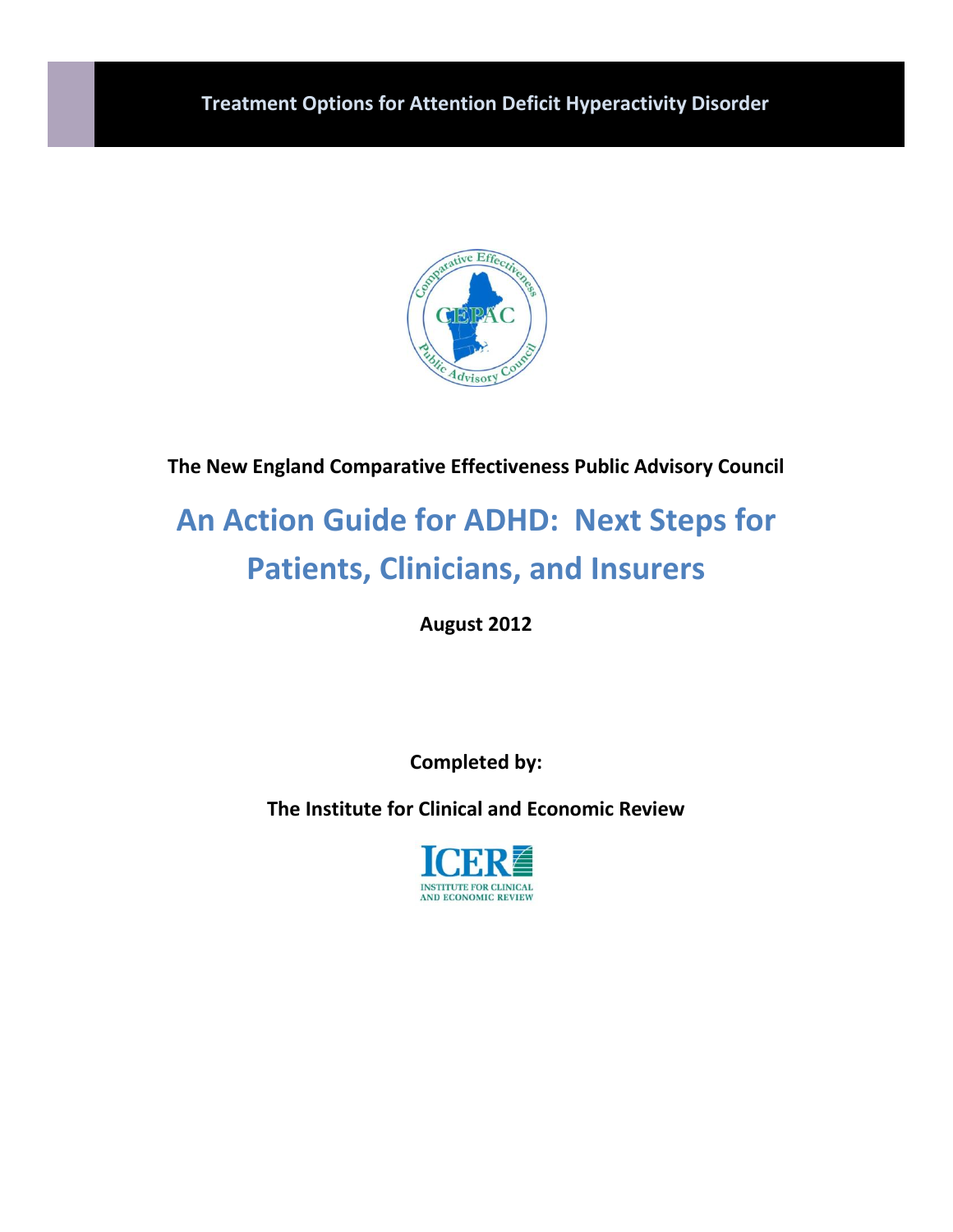### **Introduction**

#### **About this guide**

Evidence from clinical effectiveness reviews is critical to judgments that patients, clinicians, and health insurers must make about treatment choices and coverage policies. Yet that evidence is often not translated in a way that is helpful to inform healthcare decisions. This document is a companion policy guide designed to help patients, clinicians, and insurers make use of the results of two reports: 1) the evidence review on treatment options for Attention Deficit Hyperactivity Disorder (ADHD) produced by the Agency for Healthcare Research and Quality (AHRQ)<sup>1</sup>; and a supplementary report with additional data and analyses on ADHD treatment options developed by the Institute for Clinical and Economic Review (ICER). These two reports were used to support the deliberations of the New England Comparative Effectiveness Public Advisory Council (CEPAC) – an independent body that provides objective guidance on how information from federally produced evidence reviews can best be used by regional decision-makers to improve the quality and value of healthcare services.<sup>2</sup>

CEPAC held its meeting on ADHD treatment options on June 1, 2012. A full report summarizing the discussion and votes taken is available at[: http://cepac.icer-review.org/wp](http://cepac.icer-review.org/wp-content/uploads/2011/04/Final-ADHD-Meeting-Summary.pdf)[content/uploads/2011/04/Final-ADHD-Meeting-Summary.pdf.](http://cepac.icer-review.org/wp-content/uploads/2011/04/Final-ADHD-Meeting-Summary.pdf) We have developed this action guide in order to provide a user-friendly overview of the CEPAC findings and an associated list of specific evidence-based action steps that patients, clinicians, and insurers can take to improve patient outcomes and the overall value of ADHD services. This information is being provided for informational purposes only.

#### **A note on CEPAC evidence voting**

 $\overline{a}$ 

Each public meeting of CEPAC involves deliberation and voting on key questions on the comparative clinical effectiveness of various treatment options discussed. When a majority of CEPAC votes that the evidence is adequate to demonstrate that an intervention produces patient outcomes equivalent or superior to a reference option, council members are also asked to vote on whether the intervention represent a "high", "reasonable", or "low" economic value. The value perspective that members of CEPAC are asked to assume is that of a state Medicaid making resource decisions within a fixed budget for care.

 $^1$  The full AHRQ report can be accessed here: Charach A, et al. October 2011. Attention deficit hyperactivity disorder: effectiveness of treatment in at-risk pres-schoolers; long-term effectiveness in all ages; and variability in prevalence, diagnosis, and treatment; comparative effectiveness review No. 44. Rockville, MD: Agency for Healthcare Research and Quality; October 2011; Accessed July 19, 2012 [\[http://www.effectivehealthcare.ahrq.gov/ehc/products/191/818/CER44-ADHD\\_20111021.pdf\]](http://www.effectivehealthcare.ahrq.gov/ehc/products/191/818/CER44-ADHD_20111021.pdf)

<sup>&</sup>lt;sup>2</sup> For more information on CEPAC, visit:<http://cepac.icer-review.org/>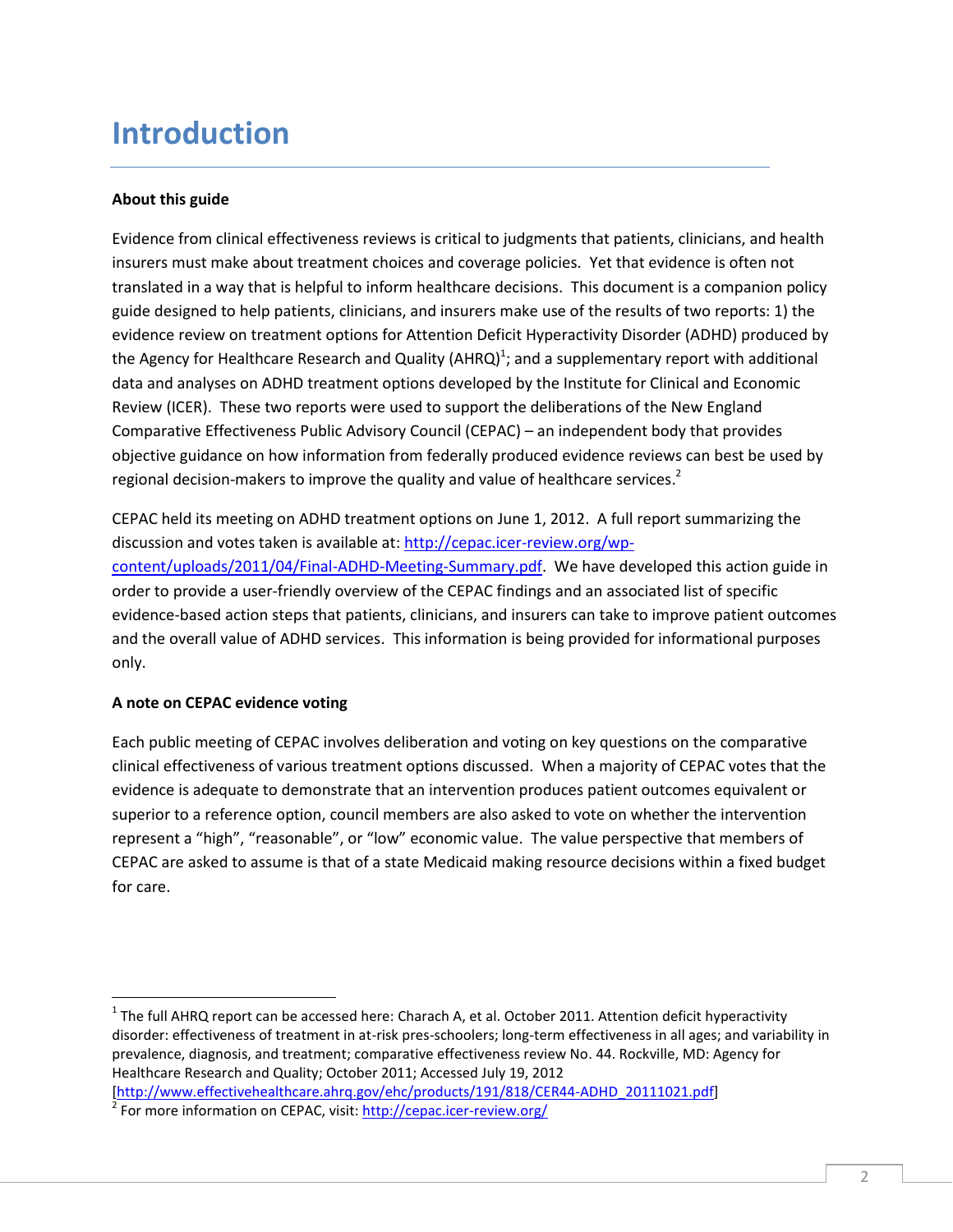## **Treatment Options for Children with ADHD**

#### **Background**

The number of individuals diagnosed with ADHD has risen in recent years, and it is now regarded to be a common condition among children in the United States. While reported prevalence ranges widely between 6-16% depending on location and measurement technique (Pastor, 2008; Elder, 2010; Froehlich, 2007), it has been estimated that ADHD affects at least 5 million children aged 4-17 years in the U.S. (CDC, 2010). Over 2.5 times as many boys have a diagnosis of ADHD as girls (Froehlich, 2007; Pastor, 2008), and children from lower income families are at nearly double the risk of ADHD relative to those from higher income strata (Froehlich, 2007).

Presentation of ADHD symptoms is heterogeneous, and includes various subtypes as well as comorbid psychiatric conditions. Subtypes are primarily defined as inattentive, hyperactive-impulsive, and a combination of the two (Elia, 2009). Other common and highly correlated disorders include oppositional defiant disorder (ODD), which involves disobedient, hostile, and defiant behavior toward authority figures (A.D.A.M. Medical Encyclopedia, 2012); and conduct disorders , which are often more serious and involve aggression toward people or animals, destruction of property, dishonesty, and other delinquent and/or criminal behavior (Lahey, 2000). These disorders are often grouped together as disruptive behavior disorders (DBD). In addition, children with ADHD often have substantial psychiatric comorbidity, including separation or other anxiety disorders, obsessivecompulsive disorder, and major depression (Ghanizadeh, 2009).

In the long term, a diagnosis of ADHD in children has been associated with poorer outcomes in social functioning (Hodgkins, 2012), academic performance (Galéra, 2009; Hodgkins, 2012), adolescent substance abuse (Hodgkins, 2012; Molina, 2007), and delinquent behavior (Hodgkins, 2012; Molina, 2007). The economic burden of ADHD has been estimated at over \$30 billion annually in the US, over 10% of which can be attributed to work loss of parents caring for affected children (Birnbaum, 2005).

#### **Management options for children with ADHD**

#### *Parent Behavior Training*

Parent behavior training involves individual or group training sessions which typically track progress through a training manual. Sessions generally last 1-2 hours per week over a treatment course of 8- 20 weeks. Overarching objectives include management of problem behaviors and fostering of positive and caring parent-child relationships. While available programs differ somewhat in their approach, all utilize rewards and other non-punitive tools to modify child behavior. Manual-based programs known by their brand names include the Triple P – Positive Parenting Program®, The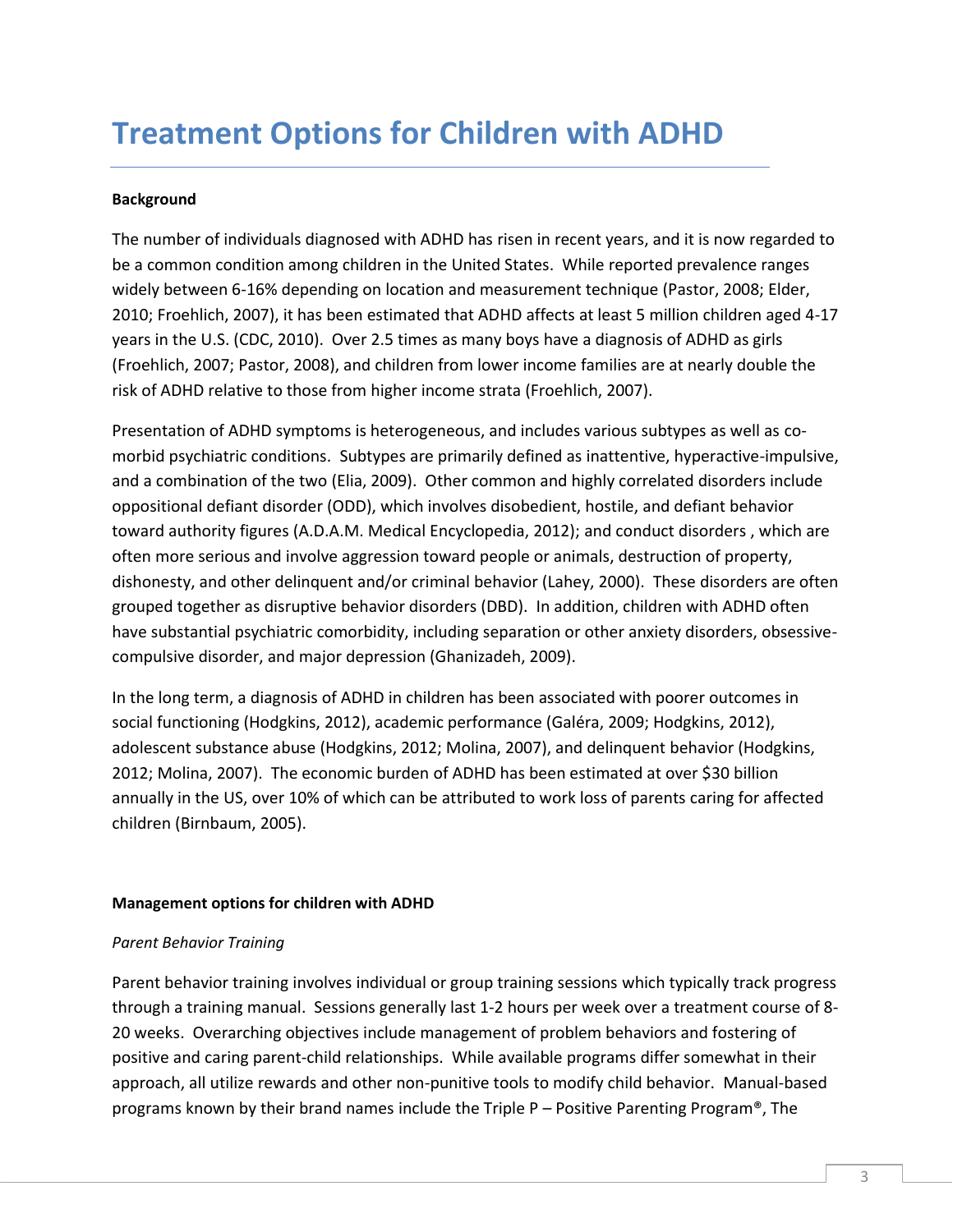Incredible Years® parenting program, and Parent-Child Interaction Therapy (see Action Steps for Patients for further details). Other programs exist, and may be delivered through interactive materials, individual or group-based sessions in a clinic setting, or telephone-based therapy discussions.

### **CEPAC Votes and Deliberation on Parent Behavior Training:**

#### *Preschoolers*

- CEPAC unanimously voted that the evidence is adequate to demonstrate that parent behavior training is superior to usual care in improving the outcomes of preschoolers with ADHD.
- The majority of CEPAC also voted that parent behavior training for the parents of preschoolers with ADHD had high or reasonable value compared to usual care (5 high, 7 reasonable).
- Given the strength of evidence for parent behavior training, the uncertainty regarding appropriate diagnosis of ADHD in younger children, and potential long-term effects of medication, CEPAC indicated that parent behavior training is an appropriate first-line treatment for *most* preschoolers (medication may still be more appropriate as a first-line therapy for preschoolers with severe symptoms or certain psychiatric comorbidities).

#### *Children Six and Older*

For children with ADHD over age six, a majority of CEPAC (9 to 4) voted that the evidence on the longterm risks and benefits was inadequate to demonstrate that parent behavior training was as good as or better than usual care.

#### *Medication*

Several stimulants are used in children of all ages for the treatment of ADHD symptoms. FDAapproved therapies evaluated in the AHRQ review include methylphenidate (e.g., Ritalin<sup>®</sup>), dextroamphetamine (e.g., Dexedrine®) and mixed amphetamine salts (Adderall®). Methylphenidate is the oldest available medication, gaining FDA approval in 1955, followed by mixed amphetamine salts in 1960 and dextroamphetamine in the 1970s. Stimulants work to improve symptoms such as inattention, impulsivity, and hyperactivity by increasing and balancing levels of neurotransmitters in the brain (Mayo Clinic, 2011).

Other medications with FDA approval for use in ADHD include atomoxetine (Strattera®), a selective norepinephrine-reuptake inhibitor, and extended-release formulations of two alpha<sub>2</sub>-agonists originally used as antihypertensive medications: guanfacine (Intuniv®) and clonidine (Kapvay™). Atomoxetine is widely considered to be a second-line agent following a trial of stimulant medication, but may be selected by parents choosing to avoid stimulant therapy or in patients with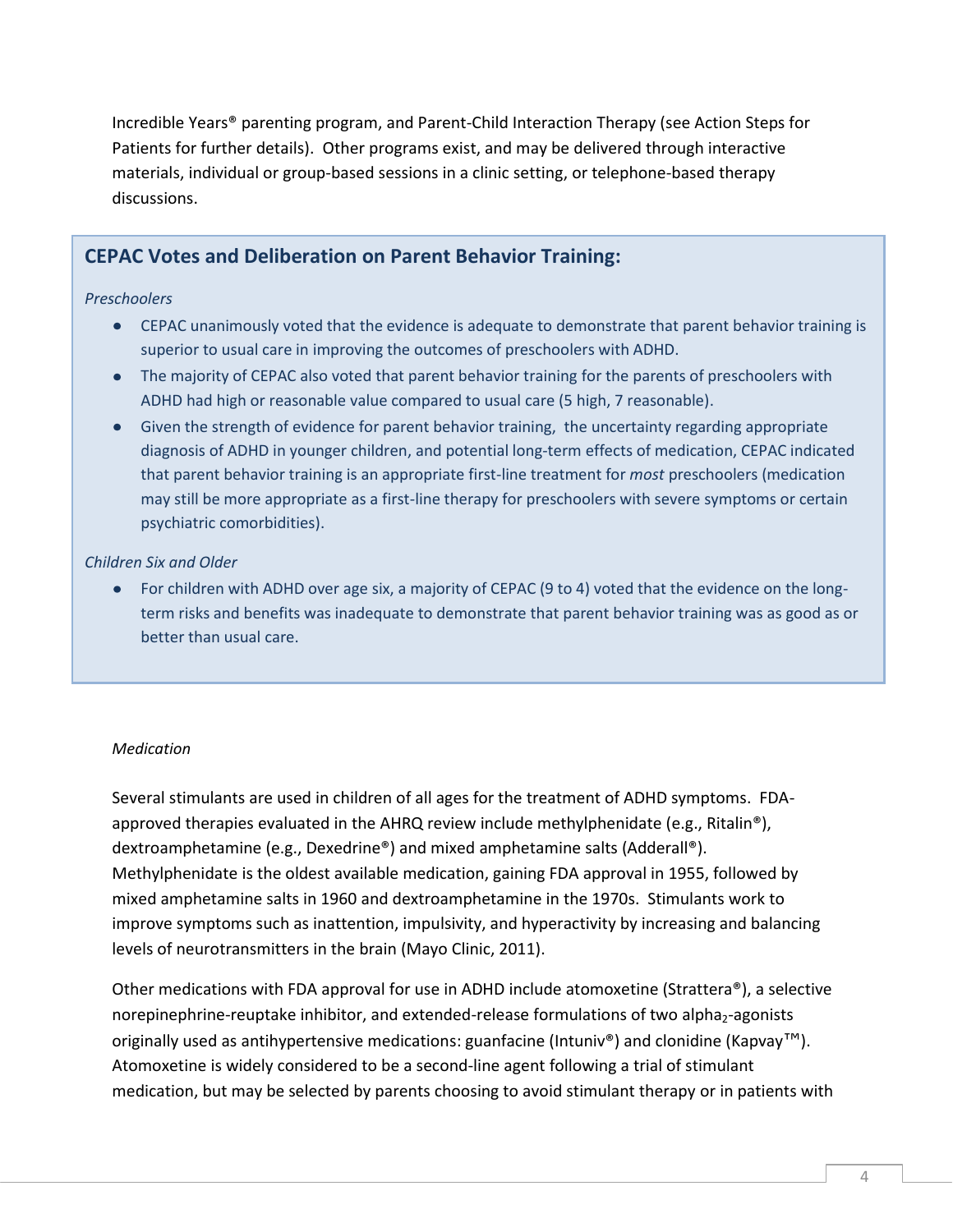current substance abuse problems as well as those at risk for future abuse (Pliszka, 2007). It has been suggested that patients with comorbidities like ODD or anxiety may also experience better efficacy with atomoxetine (Dell'Agnello, 2009; Geller, 2007).

### **CEPAC Votes and Deliberation on Medication:**

#### *Preschoolers*

- A majority of CEPAC (10 to 3) voted that the evidence is adequate to demonstrate that methylphenidate is as good as or better than usual care (i.e. no specific ADHD management) for most preschoolers with ADHD or DBD. Other medications may be more appropriate in the presence of certain clinical indications, like tics, anxiety disorder, or potential diversion.
- The majority of CEPAC also voted that methylphenidate has high or reasonable value compared to usual care (6 High, 3 Reasonable, and 1 Abstain).

#### *Children Six and Older*

- $\bullet$ CEPAC stipulated that the evidence is adequate to demonstrate that medication is better than usual care (i.e. no specific ADHD management) for treating ADHD in children over six.
- For this age group, a slight majority of CEPAC (7 to 6) voted that the evidence is adequate to demonstrate that other medications may be as effective as methylphenidate in treating ADHD, with CEPAC emphasizing the superiority of specific medications in treating certain subpopulations (like patients with tics). However, when addressing comparative value, a majority (5 to 2) of CEPAC voted that other medications had low long-term comparative value.

#### *Combined therapy*

Some clinical guidelines recommend combining behavioral therapies with medication in children with ADHD or DBD, particularly for children with psychiatric comorbidities or without supportive home environments. Behavioral therapies can include parent behavior training, school-based interventions, or other forms of therapy, which can combine behavioral and psychosocial approaches. Behavioral therapy is comprised of techniques designed to change the physical and social environment of a child with ADHD through utilization of reward systems for positive behaviors and consequences for undesirable behaviors (Subcommittee-AAP, 2011; Rader, 2009). Psychosocial therapy addresses the emotions and thought processes involved in destructive behaviors (Subcommittee-AAP, 2001), and may consist of individual psychotherapy, play therapy, or cognitive behavioral therapy (Pelham, 1998). These therapeutic approaches may be utilized alone or as a part of a multimodal program that may also include parent training, social skills training, traditional psychotherapy, and school-based interventions (see following page).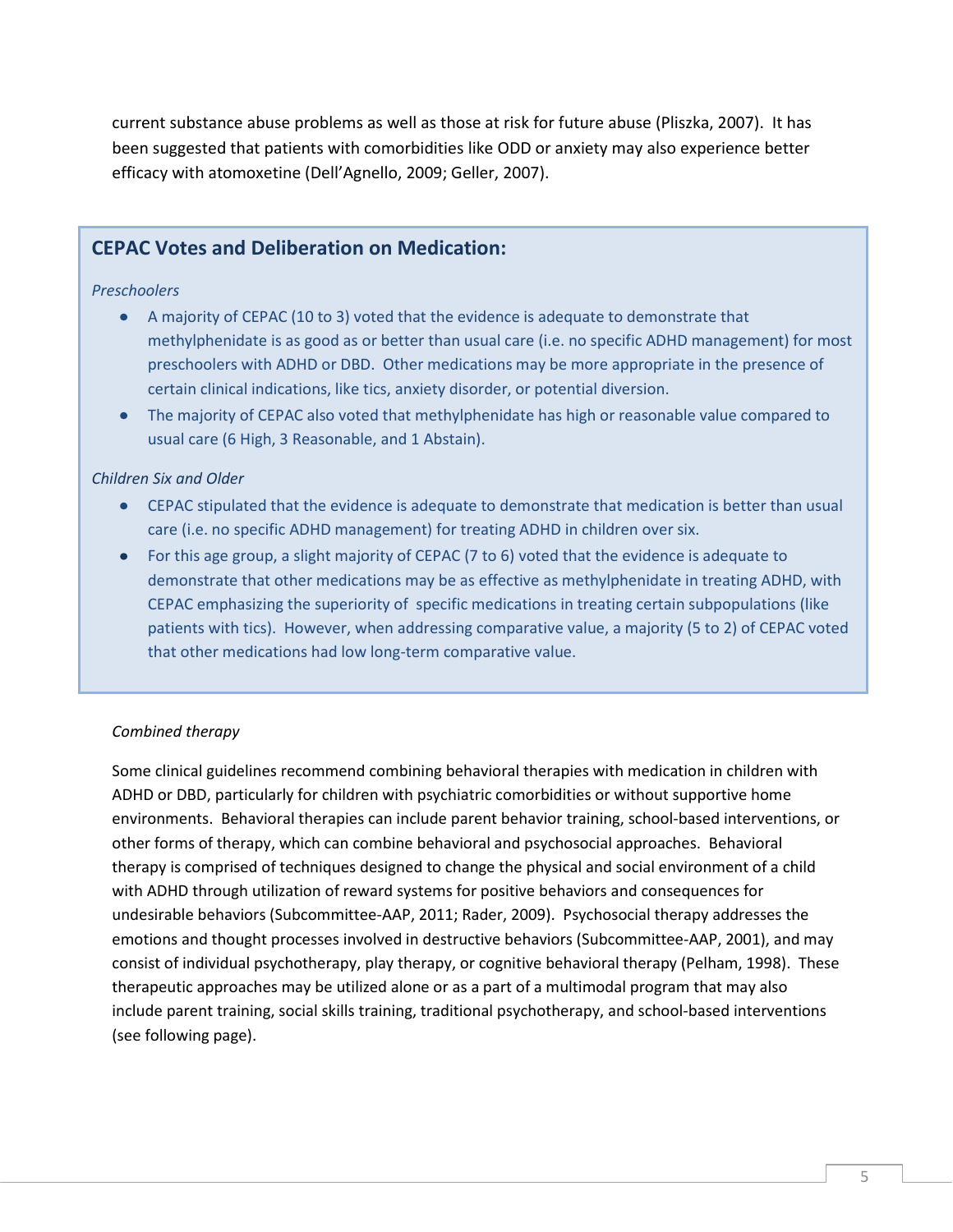### **CEPAC Votes and Deliberation on Combined Behavioral and Medication Therapy:**

#### *Preschoolers*

For children under six, a majority of CEPAC (10 to 3) voted that evidence on long-term benefits and harms is inadequate to demonstrate that medication combined with behavioral/psychosocial interventions (including parent behavior training) is as good as or better than medication alone in treating ADHD or DBD.

#### *Children Six and Older*

For children over six, a majority of CEPAC (10 to 2) voted that the evidence is adequate to demonstrate that medication combined with psychosocial interventions (including parent behavior training) is better than medication alone. CEPAC members were split evenly on deciding whether combination therapy had low, reasonable or high value.

#### *School-based interventions*

Multiple school-based interventions exist for ADHD, including classroom-based special education services, individualized student training, and specialized teacher training to develop strategies of behavior modification (Ansthel, 2011). Specialized classroom environments utilize teachers and aides specifically trained and supervised by child psychologists, employing behavioral methods and unique treatment curriculums (Barkley, 2000). Use of communication tools such as daily school behavior report cards facilitates communications with parents regarding behavioral trends in children (Antshel, 2011). Positive reinforcement, peer-tutoring, and organizational skills training are other school-based approaches for children with ADHD (Antshel, 2011).

### **CEPAC Deliberation on School-based Interventions**

Though CEPAC did not formally vote on long-term effectiveness of school-based interventions, the council acknowledged that school-based interventions are an especially important component of ADHD treatment, as they may provide the only access to behavioral/psychosocial interventions for low-income and/or rural patients.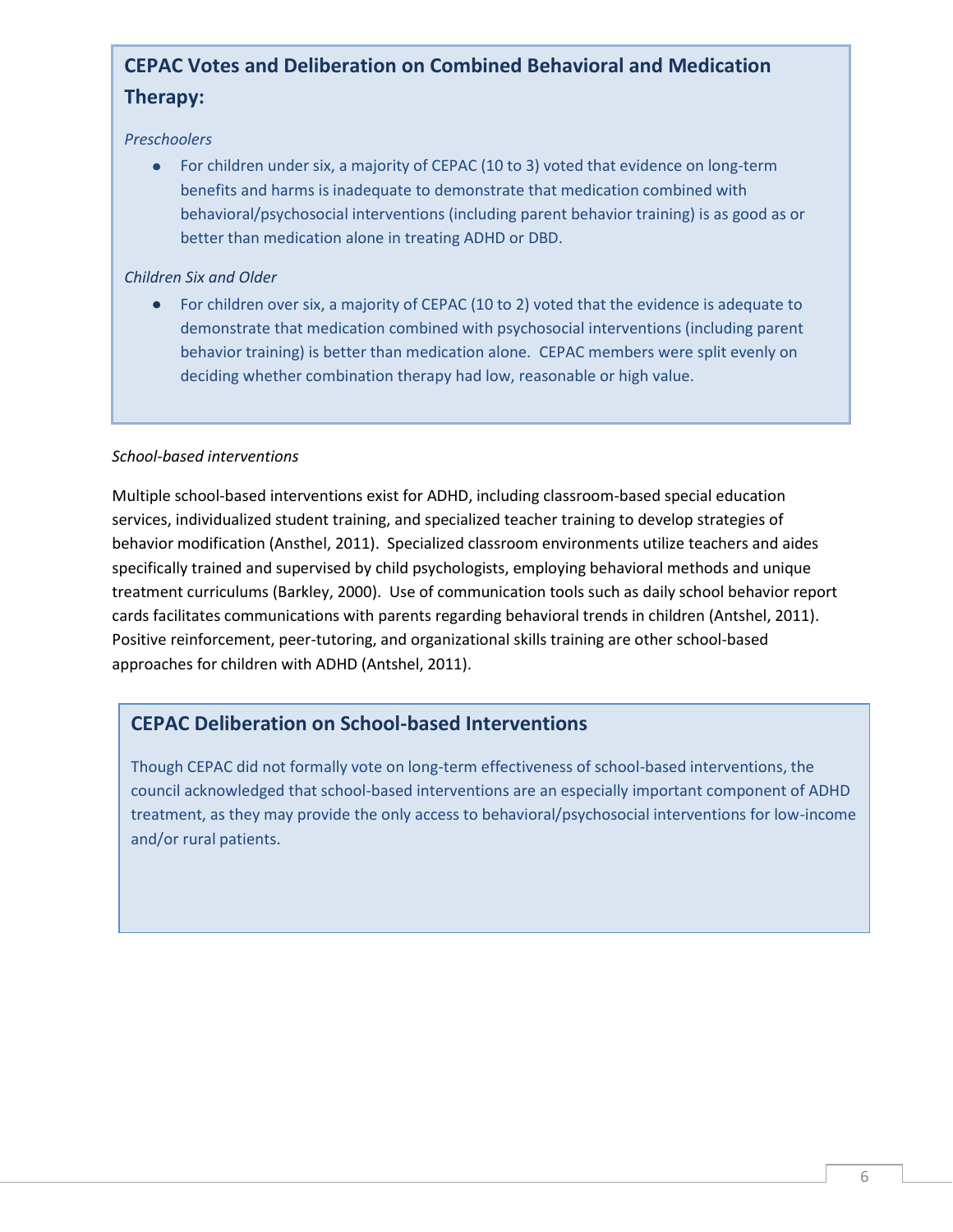## **Action Steps for Patients and Caregivers**

If your child has been diagnosed with ADHD, the following steps are designed to help you make choices about the various ADHD treatment options for your child, based on the best available evidence.

- **1. Become an expert: learn as much as you can about the various treatment options for ADHD.** This guide outlines the major approaches to ADHD treatment: parent-behavior training, medication, and combined therapies (e.g. medication plus behavioral therapies, such as parent behavior training, school-based interventions, or other behavioral interventions).
- **2. Discuss these treatment options with your doctor, identifying the pros and cons of each treatment option, and the most important risks and benefits for your child.**  The AHRQ consumer summary provides an overview of the different types of ADHD treatment and their associated costs, with information on how to discuss with your child's doctor the various treatment options for ADHD.

This summary can be accessed online at

[http://www.effectivehealthcare.ahrq.gov/ehc/products/191/1148/adhd\\_con\\_fin\\_to\\_post.pdf,](http://www.effectivehealthcare.ahrq.gov/ehc/products/191/1148/adhd_con_fin_to_post.pdf) or you can order free print copies by calling 800-358-9295.

- **3. Talk to your child's teacher about your child's diagnosis and treatment plan, and discuss any school-based interventions that are available in your community.**  School-based interventions can be effective in helping some children with ADHD decrease disruptive behavior and improve work productivity, especially in communities where other behavioral interventions are not available.
- **4. If considering medication, ask your doctor about any generic options that are available, and call your health insurance plan about the different out-of-pocket costs associated with each.**  Many medicines for ADHD work equally well, but differ in value. Talk to your doctor about which medication options have the highest value for your child, given your child's individual needs.
- **5. If considering parent-behavior training, seek out therapists who use a certified approach.**  A major obstacle in accessing appropriate ADHD treatment is the limited availability of qualified therapists that provide behavioral/psychosocial services, such as parent behavior training, in many geographical areas.

The list on page 10 of certified parent behavior training providers is designed to help parents and caregivers with young children locate providers for parent behavior training in their area. All programs are designed to help parents manage behavior through rewards and non-punitive strategies and by fostering a positive and caring parent-child relationship.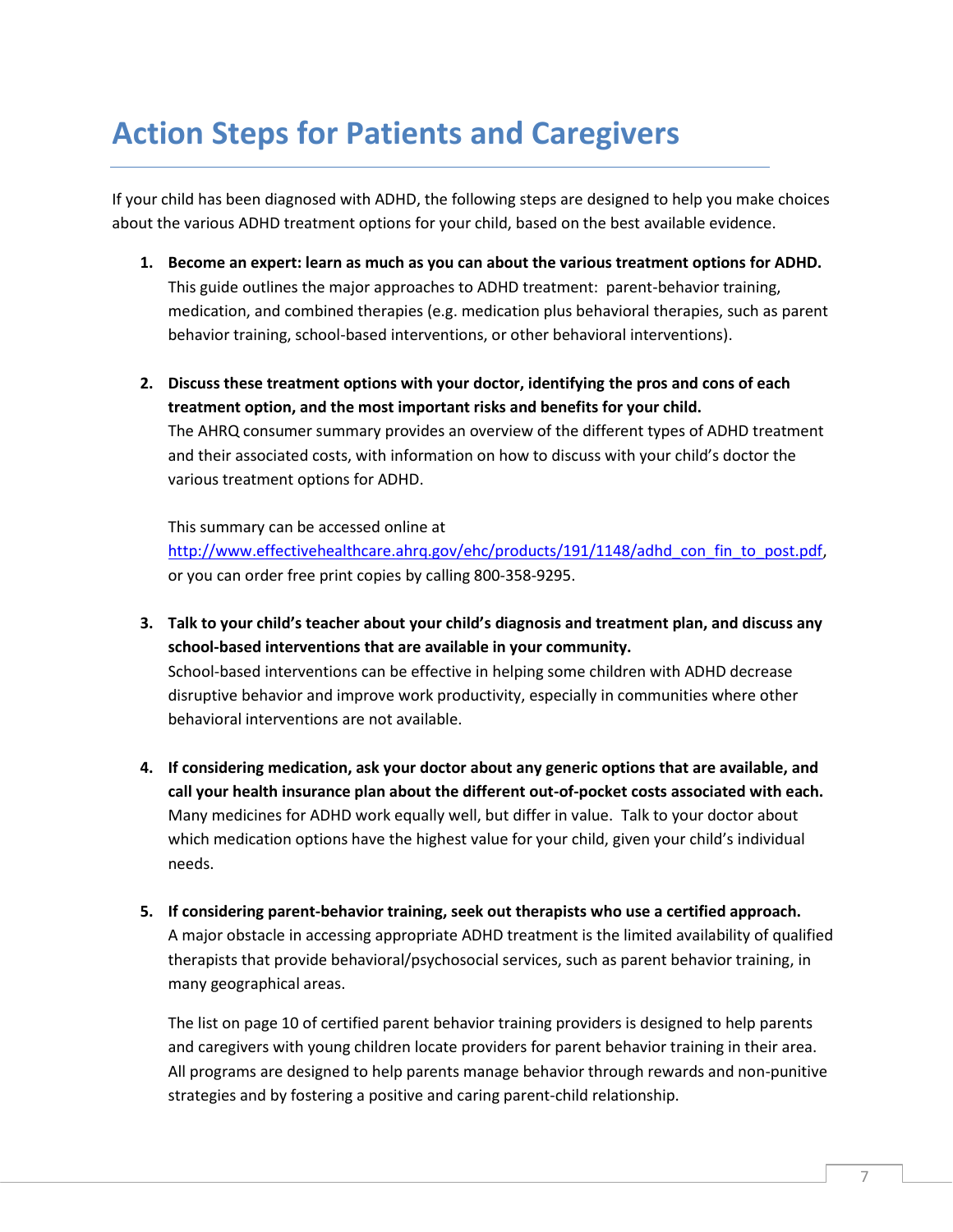Note: these are the "branded" parent behavior training programs; many mental health providers are trained to offer parent behavior training but do not get certified or accredited by these groups.

**6. Keep a journal that tracks your child's progress with treatment. Bring this journal with you to your child's appointments and discuss with your doctor any changes over time.**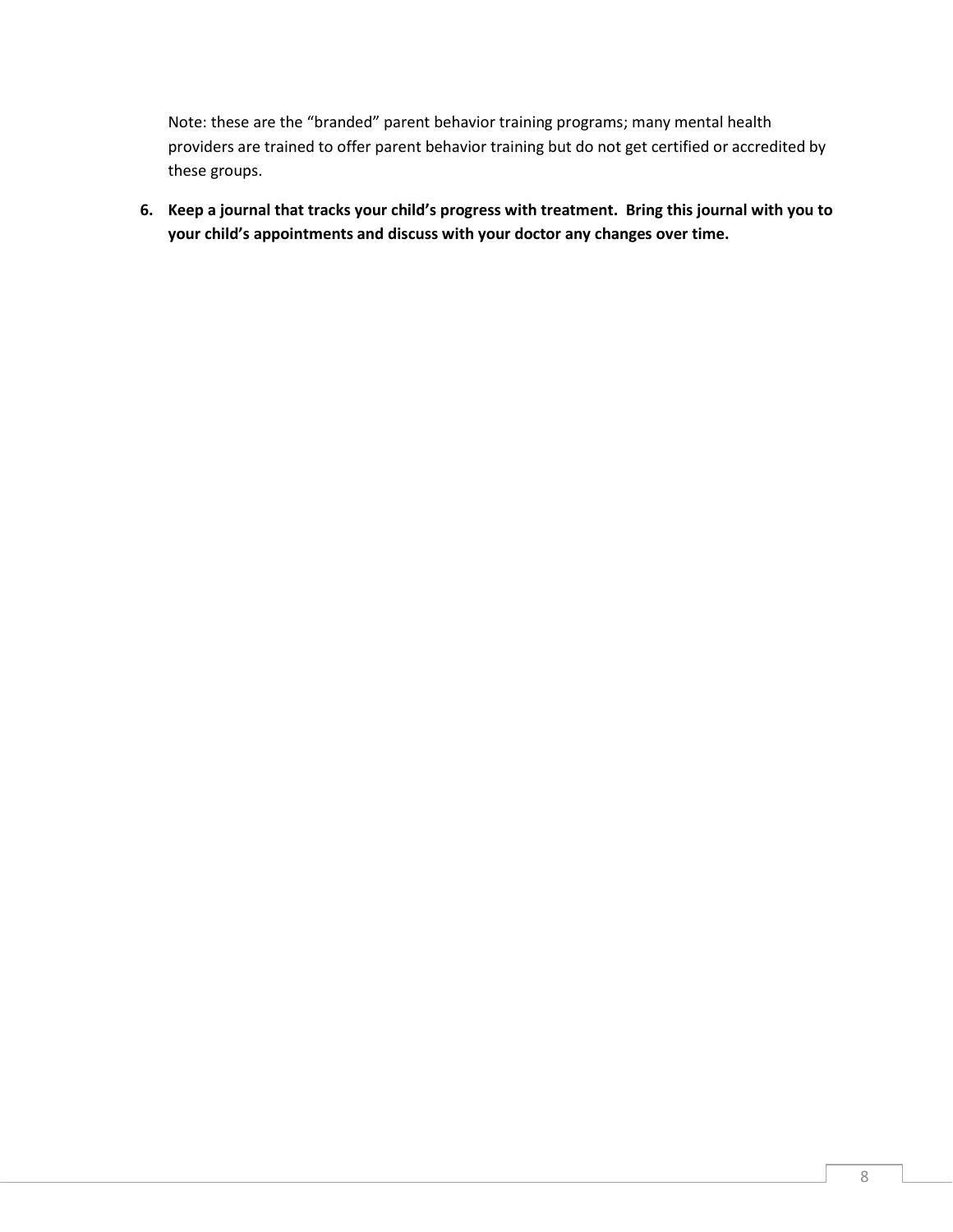#### **Parent Behavior Training Resource List**

| Program                       | <b>Description</b>                                     | Cost              | Availability            | <b>Insurance Coverage</b>  |
|-------------------------------|--------------------------------------------------------|-------------------|-------------------------|----------------------------|
| Triple P - Positive Parenting | Parents meet individually with a<br>$\bullet$          | Costs of the      | Accreditation           | For the ADHD and DBD       |
| Program ®                     | practitioner for 1-1.5 hrs for 10-12 weeks             | program are       | available from Triple P | program, most              |
| http://www.triplep.net/       |                                                        | determined by     |                         | providers are able to bill |
|                               | Program focuses on teaching parents 17<br>$\bullet$    | the providers     | Website claims 20,000   | private insurance and      |
|                               | core child management strategies to                    |                   | practitioners           | get reimbursed as if it    |
|                               | promote child development and help                     | Options include:  | worldwide               | was a "typical" mental     |
|                               | manage misbehavior                                     | -Flat rate        |                         | health visit;              |
|                               |                                                        | -Coverage by      | 146 providers in New    | for those Triple P         |
|                               | Parents also do self-directed study with<br>$\bullet$  | insurance         | England, but no         | providers that do not      |
|                               | "homework" from workbooks that help                    | -Costs built into | specific information    | accept insurance, costs    |
|                               | them set and monitor their own goals                   | overall budget    | provided by program:    | are out-of-pocket for      |
|                               |                                                        | with services     | Connecticut: 39         | parents.                   |
|                               | Several of the sessions take place in the<br>$\bullet$ | provided free to  | (mostly in the Lower    |                            |
|                               | home                                                   | the community     | Naugatuck Valley)       |                            |
|                               |                                                        |                   | Maine: 38               |                            |
|                               | Accreditation offered to professional<br>$\bullet$     |                   | (practitioners are      |                            |
|                               | practitioners with post-secondary                      |                   | spread across the       |                            |
|                               | qualifications in health, education, or                |                   | state)                  |                            |
|                               | social services with knowledge of child/               |                   | Massachusetts: 51       |                            |
|                               | adolescent development and experience                  |                   | (mostly in Springfield  |                            |
|                               | working with families; not all providers are           |                   | and Boston)             |                            |
|                               | licensed mental health practitioners                   |                   | New Hampshire: 17       |                            |
|                               |                                                        |                   | (mostly in Groveton     |                            |
|                               |                                                        |                   | and Gorham)             |                            |
|                               |                                                        |                   | Rhode Island: 0         |                            |
|                               |                                                        |                   | Vermont: 1              |                            |
|                               |                                                        |                   |                         |                            |
|                               |                                                        |                   |                         |                            |
|                               |                                                        |                   |                         |                            |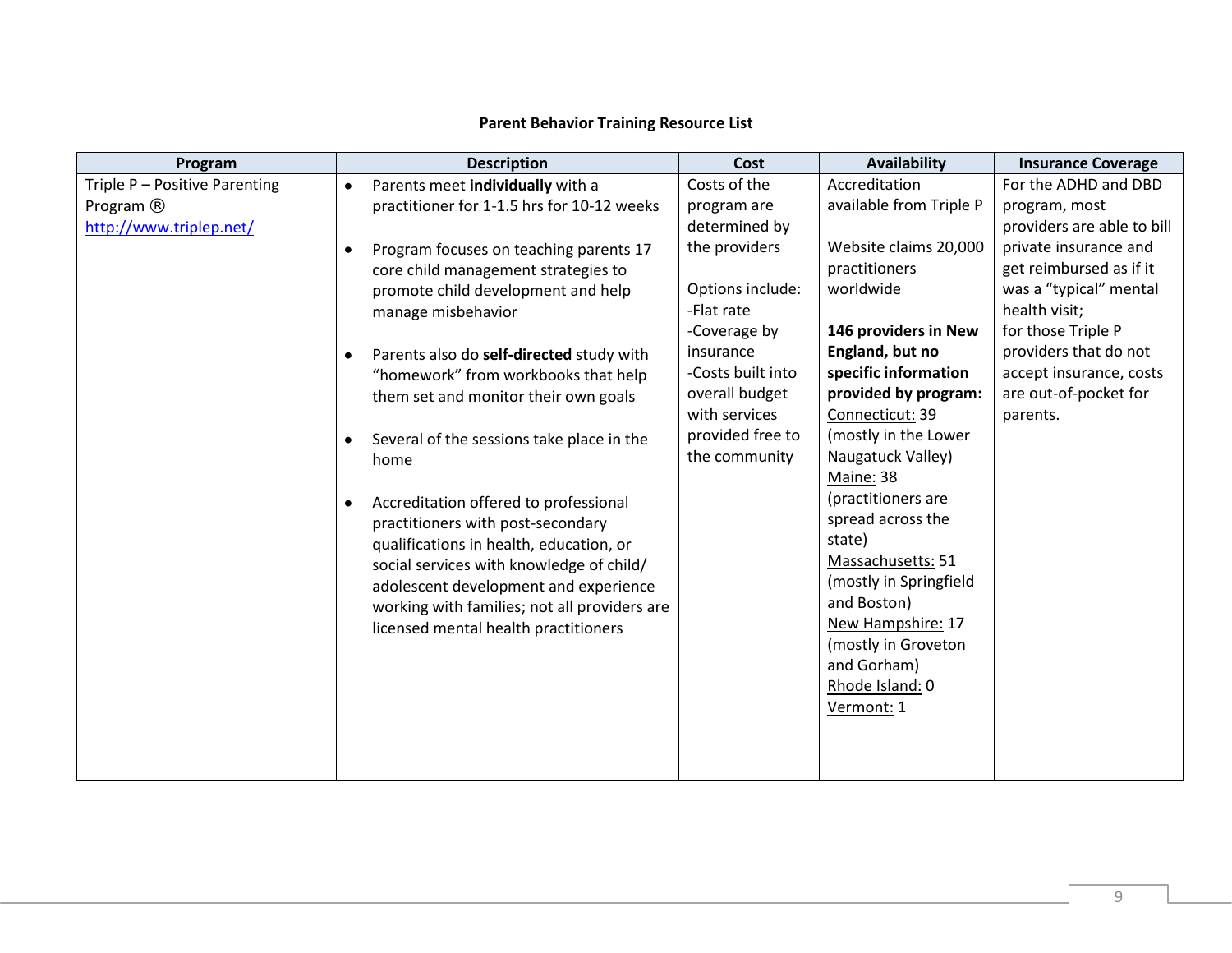| The Incredible Years <sup>®</sup> parenting | $\bullet$ | Group sessions for parents run by two        | Costs for group    | Certification available | No evidence of         |
|---------------------------------------------|-----------|----------------------------------------------|--------------------|-------------------------|------------------------|
| program (IYPP)                              |           | specially trained leaders for 12, 2-2.5 hour | parenting          | from Incredible Years   | insurance coverage     |
| http://www.incredibleyears.com/             |           | weekly sessions for 10-14 participants -     | estimated at       | organization            | found - some private   |
|                                             |           | components of the Basic parent program       | \$500/per parent   |                         | insurers may cover the |
|                                             |           | are:                                         | for a full session | Training is not         | cost                   |
|                                             |           | Program 1 - Strengthening<br>$\circ$         |                    | required for purchase   |                        |
|                                             |           | Children's Social Skills, Emotional          |                    | of program              |                        |
|                                             |           | <b>Regulation and School Readiness</b>       |                    |                         |                        |
|                                             |           | <b>Skills</b>                                |                    | Requested but did not   |                        |
|                                             |           | Program 2 - Using Praise and<br>$\circ$      |                    | receive any             |                        |
|                                             |           | Incentives to Encourage                      |                    | information regarding   |                        |
|                                             |           | Cooperative Behavior                         |                    | providers in New        |                        |
|                                             |           | Program 3 - Positive Discipline -<br>$\circ$ |                    | England                 |                        |
|                                             |           | Rules, Routines and Effective Limit          |                    |                         |                        |
|                                             |           | Setting                                      |                    |                         |                        |
|                                             |           | Program 4 - Positive Discipline -<br>$\circ$ |                    |                         |                        |
|                                             |           | <b>Handling Misbehavior</b>                  |                    |                         |                        |
|                                             |           |                                              |                    |                         |                        |
|                                             |           | Emphasizes parenting skills to promote       |                    |                         |                        |
|                                             |           | children's social competence and to          |                    |                         |                        |
|                                             |           | reduce behavior problems, and it teaches     |                    |                         |                        |
|                                             |           | parents how to play with children, help      |                    |                         |                        |
|                                             |           | children to learn, give effective praise and |                    |                         |                        |
|                                             |           | incentives, use limit-setting, and handle    |                    |                         |                        |
|                                             |           | misbehavior.                                 |                    |                         |                        |
|                                             |           |                                              |                    |                         |                        |
|                                             |           | Leaders are from many disciplines,           |                    |                         |                        |
|                                             |           | including counseling, social work,           |                    |                         |                        |
|                                             |           | psychology, psychiatry, nursing, and         |                    |                         |                        |
|                                             |           | education and have training in child         |                    |                         |                        |
|                                             |           | development, behavior management and         |                    |                         |                        |
|                                             |           | group process.                               |                    |                         |                        |
|                                             |           |                                              |                    |                         |                        |
|                                             |           | Leaders are trained and accredited from      |                    |                         |                        |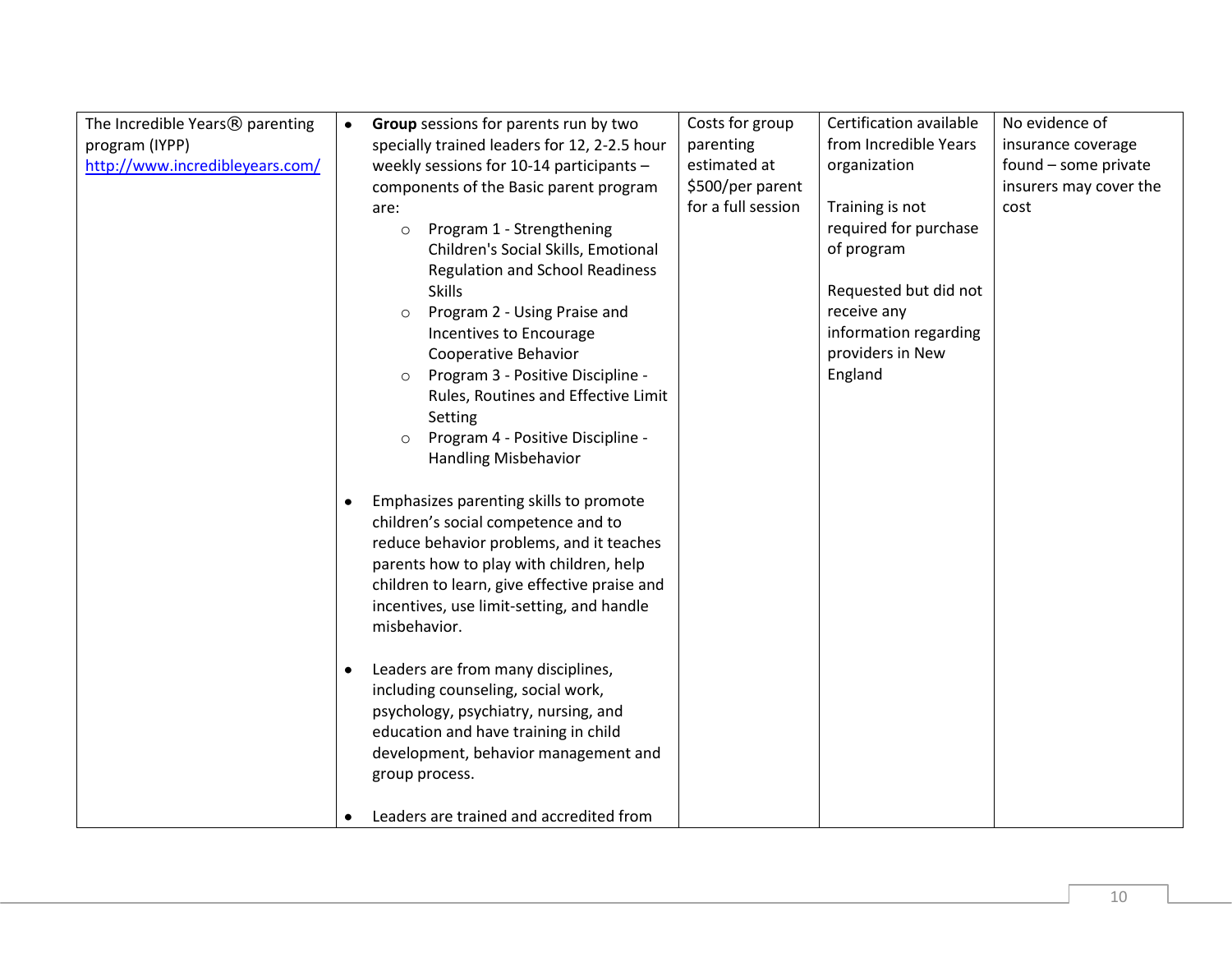|                                                                         | the Incredible Years organization                                                                                                                                                                                                                                                                                                                                                                                                                                                                                                                                                                                                                                                                                                                                                                                                                   |                                                                                                                                                                                                                                                                                                                                                                                                                                                                                                                                                                                                                     |                                                                                                                                                                                                                                                                                                                                         |
|-------------------------------------------------------------------------|-----------------------------------------------------------------------------------------------------------------------------------------------------------------------------------------------------------------------------------------------------------------------------------------------------------------------------------------------------------------------------------------------------------------------------------------------------------------------------------------------------------------------------------------------------------------------------------------------------------------------------------------------------------------------------------------------------------------------------------------------------------------------------------------------------------------------------------------------------|---------------------------------------------------------------------------------------------------------------------------------------------------------------------------------------------------------------------------------------------------------------------------------------------------------------------------------------------------------------------------------------------------------------------------------------------------------------------------------------------------------------------------------------------------------------------------------------------------------------------|-----------------------------------------------------------------------------------------------------------------------------------------------------------------------------------------------------------------------------------------------------------------------------------------------------------------------------------------|
| Parent-Child Interaction Therapy<br>(PCIT)<br>http://pcit.phhp.ufl.edu/ | Based on a clinician's guide developed in<br>$\bullet$<br>1995 by Hembree-Kigin and McNeil<br>Parents and child meet individually with a<br>٠<br>practitioner (often behind a one-way<br>mirror giving tips via wireless microphone<br>to the parent) for "special playtime"<br>where parents are taught skills to modify<br>unwanted behavior to be deployed during<br>playtime - known as Relationship<br>Enhancement<br>Parents also learn "discipline skills" where<br>٠<br>parents are taught behavior management<br>strategies - known as Child Management<br>Sessions continue until the parent has<br>mastered the skills and the child is in the<br>normal range on a behavior-rating scale;<br>typically 12-20 weekly sessions (1-2 hr<br>sessions)<br>Practitioners must have at least a Masters<br>٠<br>degree in a mental health field | Official therapist<br>Based on rates<br>certification is under<br>set by the<br>development, but to<br>practitioner;<br>some practices<br>date there is no<br>claim \$150+ per<br>official certification<br>session for a total<br>process. The<br>of \$1800-3000<br>following providers<br>per course of<br>are confirmed to have<br>treatment<br>received training in<br>PCIT:<br>Massachusetts:<br>Jami Furr, PhD<br>Jon Comer, PhD<br>Donna Pincus, PhD<br>New York:<br>Melanie Fernandez,<br>PhD, ABPP<br>Steven Kurtz, PhD,<br><b>ABPP</b><br>Phyllis Ohr, PhD<br>Katherine Gibson, PhD<br>Hayley Cooper, PhD | Some practitioners aid<br>parents in filing<br>paperwork for<br>reimbursement;<br>some claim that PCIT is<br>often covered under<br>insurance plans as<br>family therapy or as<br>individual child<br>psychotherapy if the<br>practitioner is covered<br>by the insurance<br>company;<br>many practitioners offer<br>sliding scale fees |
| Helping the Non-Compliant Child                                         | For parents of 3 to 8 year old children<br>$\bullet$<br>who have difficulty following directions,<br>are aggressive, and display other<br>disruptive behaviors<br>Program focuses on changing the parent-<br>child interaction by teaching parents more                                                                                                                                                                                                                                                                                                                                                                                                                                                                                                                                                                                             | Available at:<br>N/A<br>The Behavior Therapy<br>and Psychotherapy<br>Center, University of<br>Vermont, 2 Colchester<br>Avenue, Burlington,<br>Vermont 05405-0134,                                                                                                                                                                                                                                                                                                                                                                                                                                                   | Typically covered by<br>private insurance                                                                                                                                                                                                                                                                                               |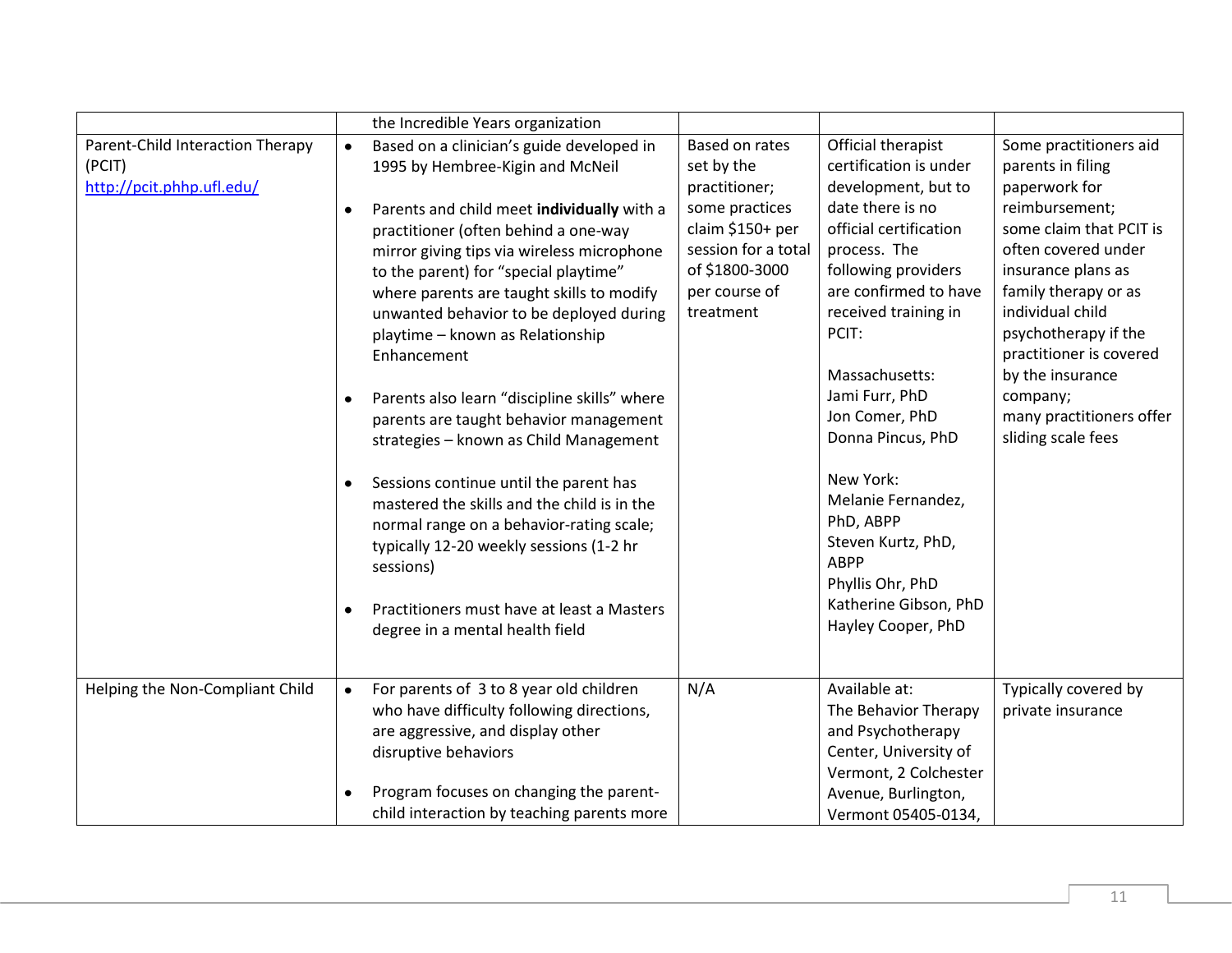| effective ways to interact with their                                                 | (802) 656-2661                |
|---------------------------------------------------------------------------------------|-------------------------------|
| children, including providing attention to<br>appropriate behavior, issuing effective | The following clinics         |
| instructions, and using disciplinary                                                  | may also have                 |
| strategies that work                                                                  | providers available           |
|                                                                                       | trained in the                |
|                                                                                       | program:                      |
|                                                                                       |                               |
|                                                                                       | MA:                           |
|                                                                                       | <b>Greater Boston Family</b>  |
|                                                                                       | Services, 31 Heath            |
|                                                                                       | Street, Jamaica, Plain,       |
|                                                                                       | MA 02130, (617) 523-          |
|                                                                                       | 6400                          |
|                                                                                       | NH:                           |
|                                                                                       | Sarah D. Stearns,             |
|                                                                                       | Ph.D., Geisel School of       |
|                                                                                       | Medicine at                   |
|                                                                                       | Dartmouth,                    |
|                                                                                       | Dartmouth-Hitchcock           |
|                                                                                       | Psychiatric Associates,       |
|                                                                                       | One Medical Center            |
|                                                                                       | Drive, Lebanon, NH            |
|                                                                                       | 03756-0001, (800)             |
|                                                                                       | 556-6249                      |
|                                                                                       |                               |
|                                                                                       | <b>Community Partners,</b>    |
|                                                                                       | Dover, NH, (603) 749-<br>4015 |
|                                                                                       |                               |
|                                                                                       | Manchester Mental             |
|                                                                                       | Health Center,                |
|                                                                                       | Manchester, NH, (603)         |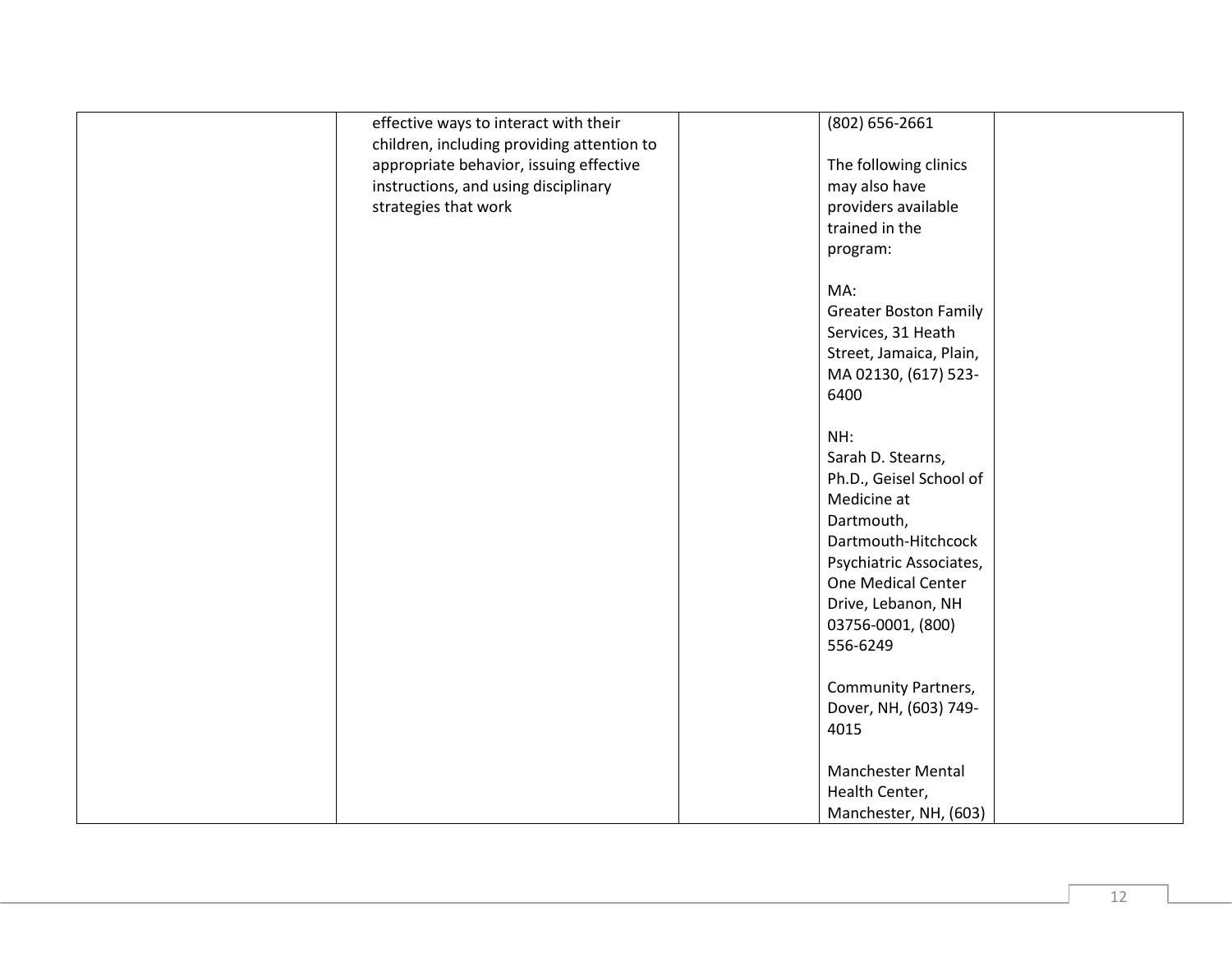| 668-4111                                                                    |
|-----------------------------------------------------------------------------|
| Seacoast Mental<br>Health Center,<br>Portsmouth, NH, (603)<br>431-6703      |
| <b>West Central</b><br>Behavioral Health,<br>Lebanon, NH, (603)<br>448-0126 |
| Genesis Behavioral<br>Health, Laconia, NH,<br>$(603) 524 - 1100$            |
| Monadnock Family<br>Services, Keene, NH,<br>$(603)$ 357-4400                |
| Greater Nashua<br>Mental Health Center,<br>Nashua, NH, (603)<br>889-6147    |
| Northern Human<br>Services, Conway, NH,<br>(603) 447-3347                   |
| Center for Life<br>Management, Derry,<br>NH, (603) 434-1577                 |
| <b>Riverbend Community</b>                                                  |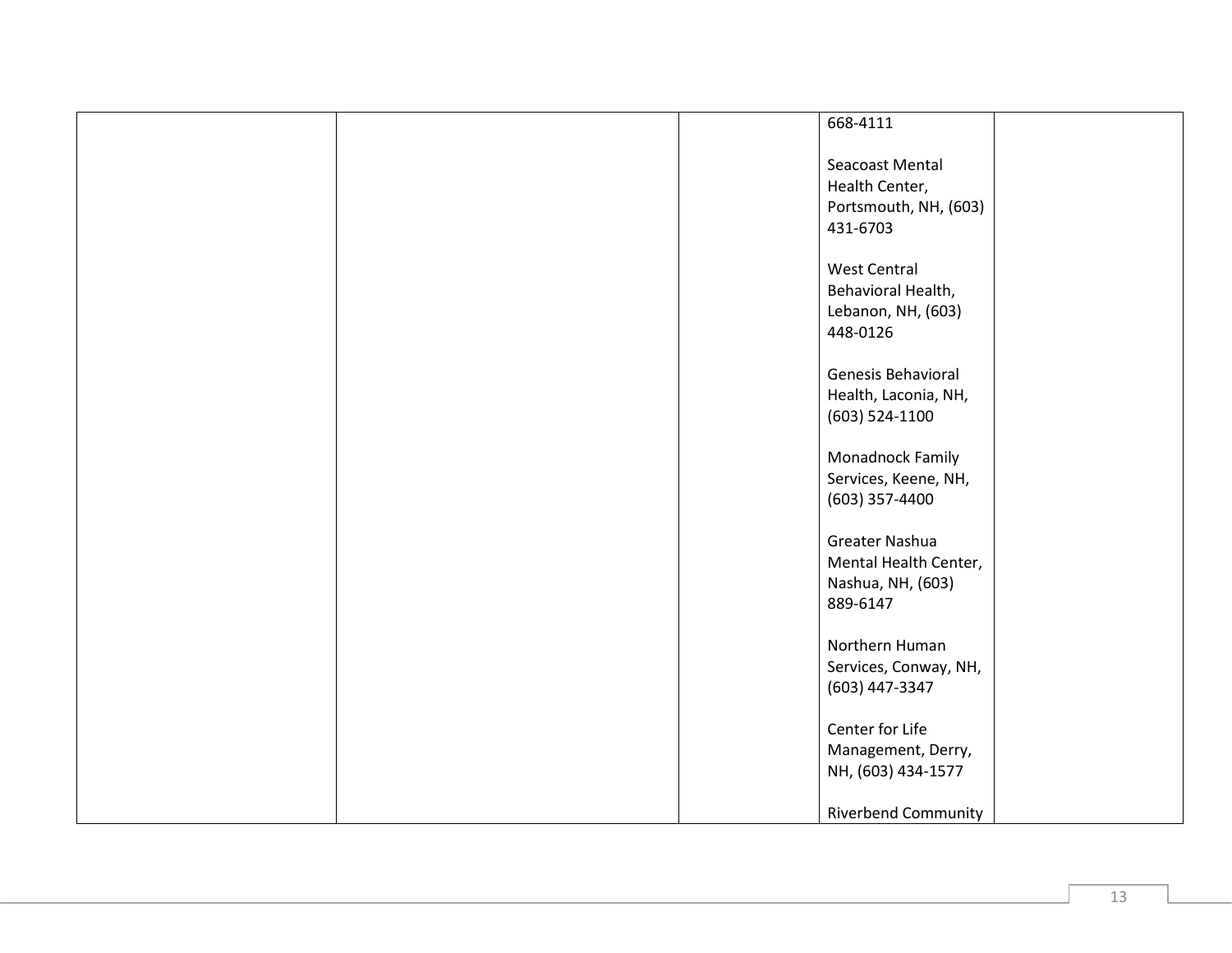|  | Mental Health,<br>Concord, NH, (603)<br>228-1551                                                     |  |
|--|------------------------------------------------------------------------------------------------------|--|
|  | VT:<br>Northwestern<br>Counseling and<br>Support Services, Inc,<br>St. Albans, VT, (802)<br>524-6554 |  |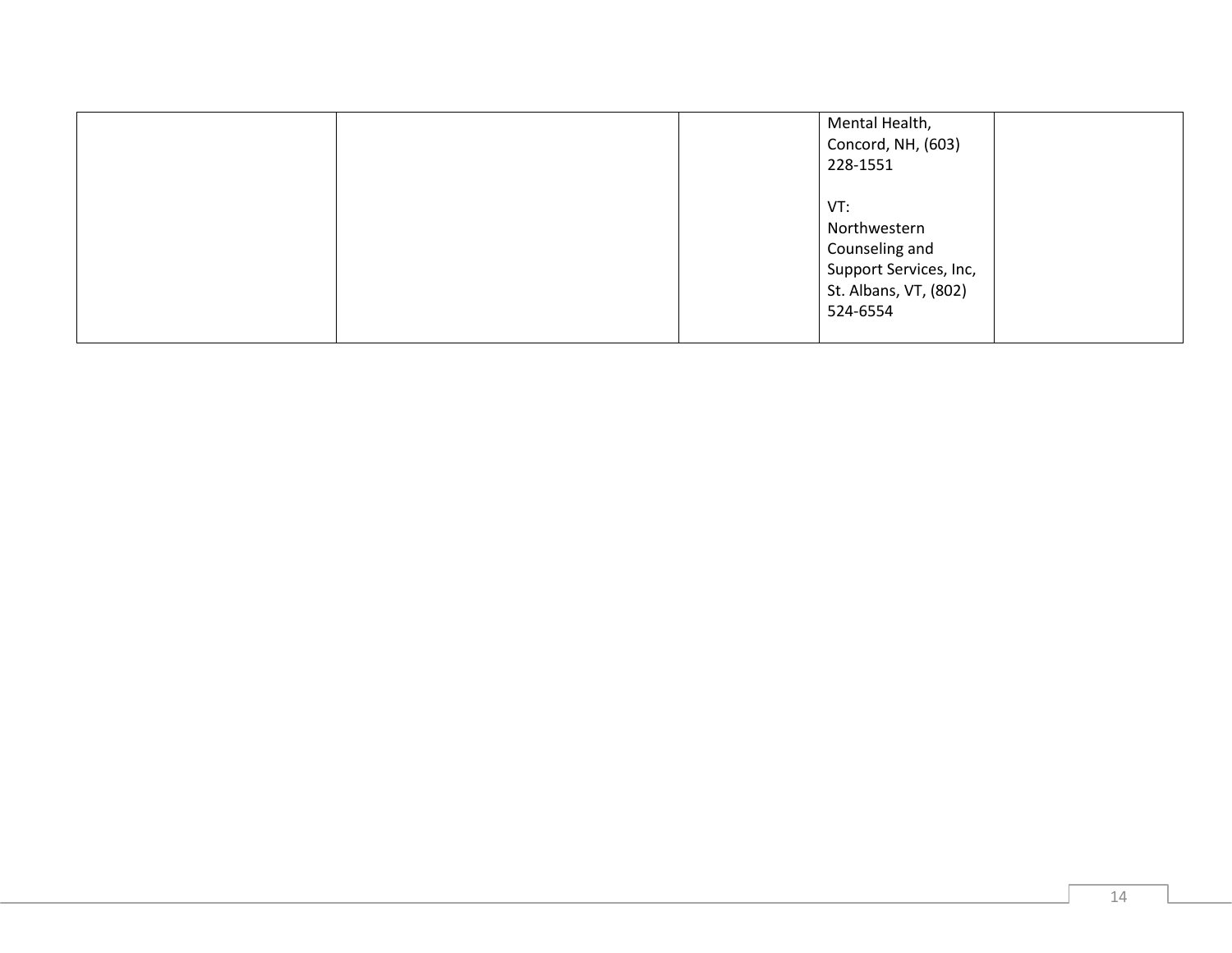## **Action Steps for Clinicians**

If you are a clinician treating a patient with ADHD, the following steps are designed to help you develop a treatment plan that incorporates the best available evidence.

**1. Use an evidence-based approach to diagnosis, using appropriate diagnostic criteria including the ruling out of comorbid conditions such as obstructive sleep apnea.** 

Clinical guidelines are available from the following medical societies, which outline evidencebased approaches to diagnosis and treatment for children with ADHD:

- American Academy of Child and Adolescent Psychiatry (2007): [http://www.aacap.org/galleries/PracticeParameters/JAACAP\\_ADHD\\_2007.pdf](http://www.aacap.org/galleries/PracticeParameters/JAACAP_ADHD_2007.pdf)
- American Academy of Pediatrics (2011): [http://pediatrics.aappublications.org/content/early/2011/10/14/peds.2011-](http://pediatrics.aappublications.org/content/early/2011/10/14/peds.2011-2654.full.pdf+html) [2654.full.pdf+html](http://pediatrics.aappublications.org/content/early/2011/10/14/peds.2011-2654.full.pdf+html)
- Institute for Clinical Systems Improvement (2012) [http://www.icsi.org/guidelines\\_and\\_more/gl\\_os\\_prot/behavioral\\_health/adhd/](http://www.icsi.org/guidelines_and_more/gl_os_prot/behavioral_health/adhd/adhd_in_primary_care_for_children___adolescents__diagnosis_and_management_of_.html) adhd in primary care for children adolescents diagnosis and managem [ent\\_of\\_.html](http://www.icsi.org/guidelines_and_more/gl_os_prot/behavioral_health/adhd/adhd_in_primary_care_for_children___adolescents__diagnosis_and_management_of_.html)
- National Institute for Health and Clinical Excellence (2009): <http://www.nice.org.uk/nicemedia/live/12061/42060/42060.pdf>
- Preschool Psychopharmacology Working Group (2007):  $\bullet$ [http://resources.childhealthcare.org/resources/Psychopharm\\_for\\_very\\_young\\_](http://resources.childhealthcare.org/resources/Psychopharm_for_very_young_children_context_and_guidelines.pdf) [children\\_context\\_and\\_guidelines.pdf](http://resources.childhealthcare.org/resources/Psychopharm_for_very_young_children_context_and_guidelines.pdf)

#### **2. Discuss all relevant risks and benefits of treatment options with parents.**

The AHRQ Clinician Research Summary on ADHD summarizes the evidence on the comparative clinical effectiveness of the various treatment options for ADHD, and gives information on what to communication to patients and their caregivers when discussing various treatment options.

This research summary for clinicians is available at [http://effectivehealthcare.ahrq.gov/ehc/products/191/1149/adhd\\_clin\\_fin\\_to\\_post.pdf.](http://effectivehealthcare.ahrq.gov/ehc/products/191/1149/adhd_clin_fin_to_post.pdf)

- **3. Seek opportunities for collaborative co-management of patients between primary care and specialty care, particularly for complex patients or those who do not respond adequately to initial treatment.**
- **4. Use consistent outcomes measures throughout the course of treatment in order to evaluate your patient's response to treatment.**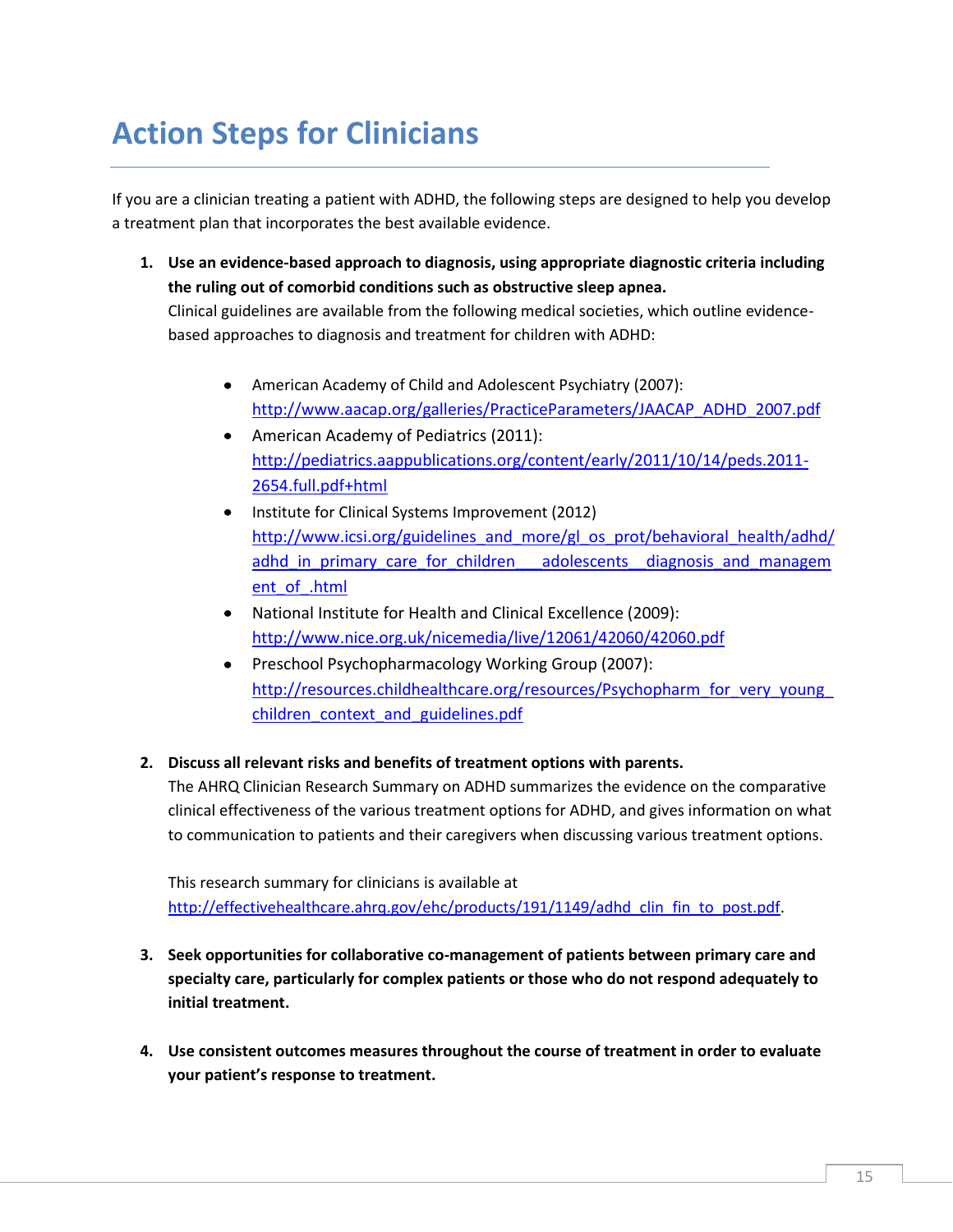- **5. For patients under the age of 6, consider parent behavior training as a first-line therapy unless the patient's symptoms are so severe to necessitate medication, or the caregiver is unable or unwilling to participate in behavioral therapy.**
- **6. When a patient under 6 requires medication, consider prescribing methylphenidate as a firstline treatment except in the presence of certain clinical indications, like tics, anxiety disorder, and potential for diversion. Avoid the use of antipsychotics, and consider seeking consultation with a specialist before starting a second medication in a patient "not responding" to an initial drug choice.**
- **7. For all patients who begin medication, ensure that doses are appropriately titrated on a regular basis to achieve optimum benefits. Evidence suggests that many patients are underdosed or overdosed.**
- **8. When referring patients and their families for parent behavior training, select therapists offering an evidence-based approach and use available CPT codes for billing.** A list of parent behavior training providers throughout New England is available on page 9.

Anecdotal evidence suggests that providers are often required to give parents a diagnosis in order to receive reimbursement for parent behavior training. Two CPT codes that may be helpful to providers billing for parent behavior training programs for when the patient is or is not present are:

**90846:** Family psychotherapy, without the patient present

#### **90847:** Family psychotherapy (conjoint psychotherapy), with patient present

Most insurers allow for both codes to be billed on the same date of service for traditional/commercial business, but individual plans may vary. It is important to note that these codes may only be used for individual parent behavior training sessions, and not for families participating in parent behavior training as a group.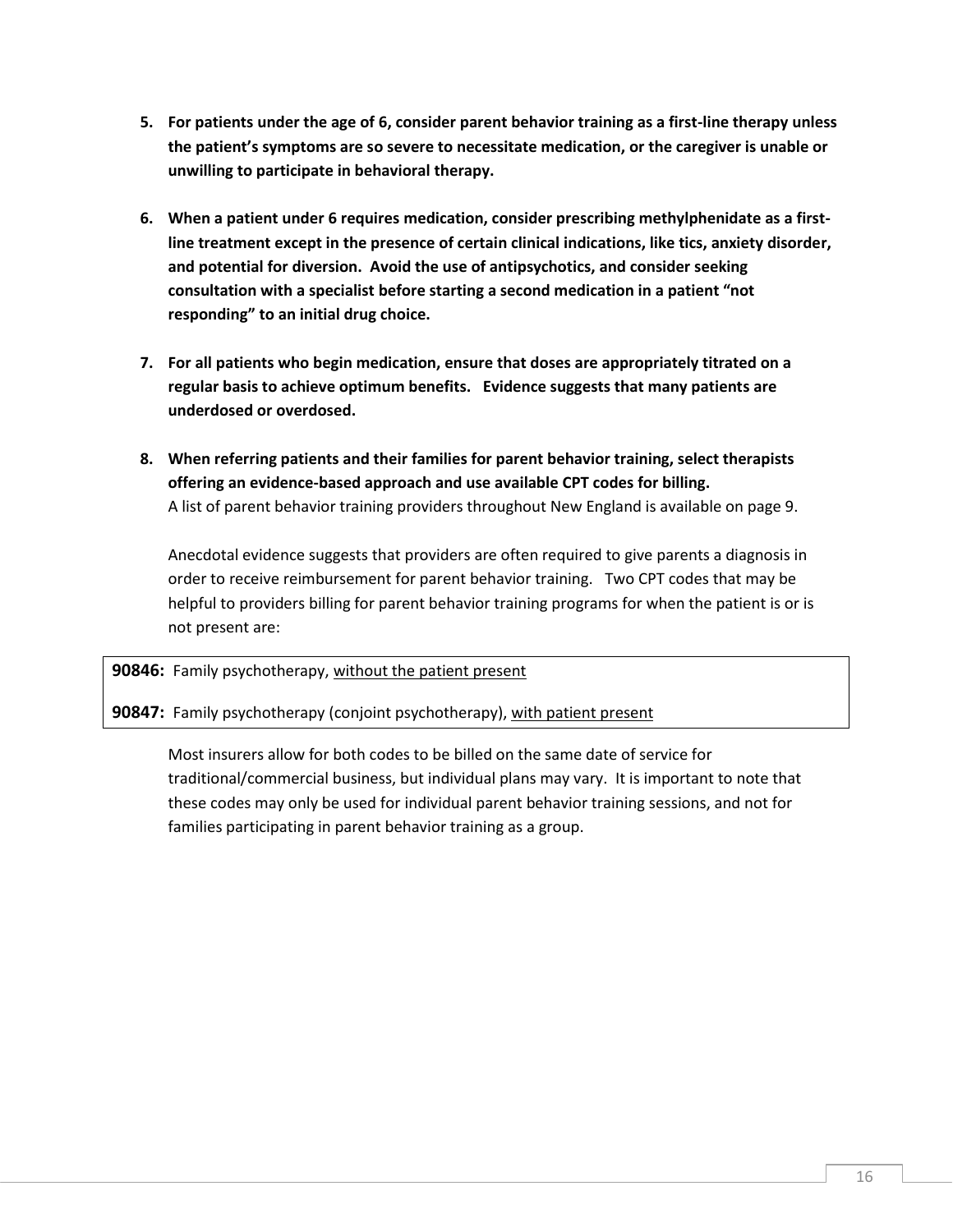## **Action Steps for Payers**

The following steps are designed to help payers develop policies that incentivize the use of evidencebased treatment options for ADHD:

- **1. Create and support payment structures that encourage innovative collaboration between primary care and specialty care, such as co-management of patients via telepsychiatry.**
- **2. Heighten efforts to reduce administrative burden for clinicians seeking exceptions from clinical policies for clinically appropriate reasons.**
- **3. Maintain or strengthen medical policies that discourage the use of antipsychotics and other agents that lack evidence to support their effectiveness in children with ADHD.**
- **4. Maintain or strengthen medical policies that incentivize the use of methylphenidate as a first-line treatment for patients with ADHD or DBD requiring medication.**  Based on the findings of the Agency for Healthcare Research and Quality (AHRQ) review and CEPAC votes on the comparative clinical effectiveness and value of other medications compared to methylphenidate, payers may consider designing medical policies that incentivize the use of methylphenidate as a first-line treatment for patients with ADHD or DBD requiring medication.

ICER did not find an example of any medical policy or formulary for ADHD medications from the major national or regional payers that required patients to fail methylphenidate first before receiving reimbursement for other ADHD medications. The following medical policies are provided as a reference, as they currently reimburse methylphenidate without restriction and could be adapted to encourage first-line use of methylphenidate over other ADHD medications.

#### **Blue Cross Blue Shield of Rhode Island**

[https://www.bcbsri.com/sites/default/files/documents/Preferred\\_Drug\\_List\\_pdf.pdf](https://www.bcbsri.com/sites/default/files/documents/Preferred_Drug_List_pdf.pdf)

| Tier 1 Coverage | dexmethylphenidate, dextroamphetamine,        |
|-----------------|-----------------------------------------------|
|                 | methylphenidate/ER                            |
| Tier 2 Coverage | mixed amphetamine salts/ER, Focalin XR,       |
|                 | Concerta, Straterra                           |
| Tier 3 Coverage | Adderall XR, Concerta, Daytrana, Metadate CD, |
|                 | Vyvanse                                       |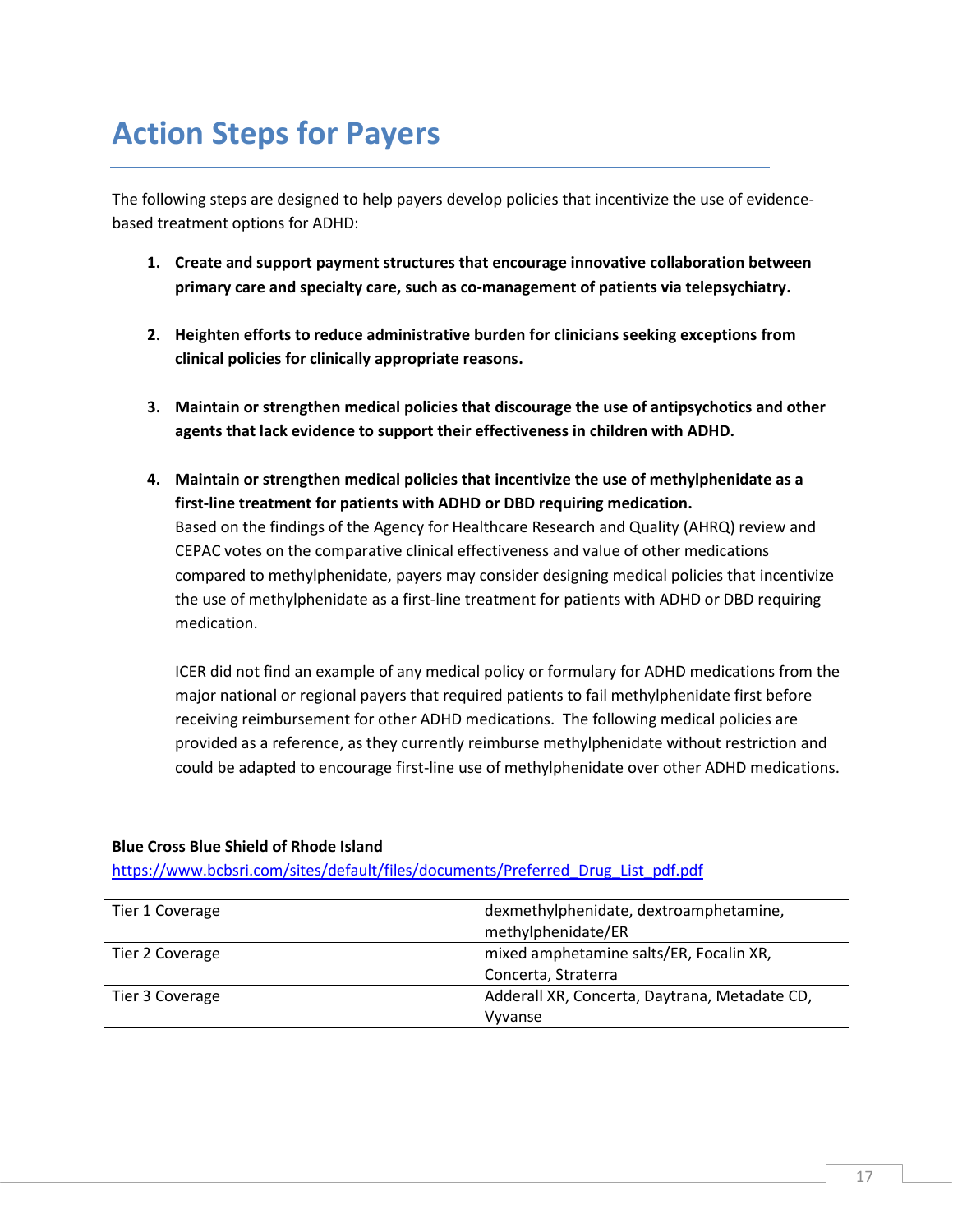#### **Tufts Health Plan**

[http://www.tuftshealthplan.com/providers/pdf/pharmacy\\_criteria/MedicationsforADHD.pdf](http://www.tuftshealthplan.com/providers/pdf/pharmacy_criteria/MedicationsforADHD.pdf)

| Step-1 therapies: covered without prior<br>authorization)                                                                                            | mixed amphetamine salts, Adderall,<br>dexmethylphenidate, dextroamphetamine,<br>Metadate ER, methylphenidate/ER,<br>methamphetamine, Methylin/ER |
|------------------------------------------------------------------------------------------------------------------------------------------------------|--------------------------------------------------------------------------------------------------------------------------------------------------|
| Step-2 therapies: coverage requires<br>documentation of 30-day trial with one of the<br>Step-1 or Step-2 medications within the previous<br>180 days | Adderall XR, Concerta, Daytrana, Focalin XR,<br>Metadate CD, Procentra, Ritalin, Ritalin DR,<br>Vyvanse, Ritalin LA                              |

#### **MassHealth (Massachusetts Medicaid)**

<https://masshealthdruglist.ehs.state.ma.us/MHDL/pubtheradetail.do?id=31>

All ADHD medications require prior authorization above established quantity limits (>60 units/month for long-acting agents, >90 units/month for shot- to intermediate acting agents).

The following medications have additional prior authorization requirements:

| Adderall XR (amphetamine salts ER)     | Documentation of inadequate response ( $\geq$ 7 days<br>of therapy) or an adverse response to a generic<br>equivalents; and one of the following:<br>Inadequate response to a long-acting<br>methylphenidate<br>Adverse reaction to a long or short-acting<br>$\bullet$<br>methylphenidate<br>Requested quantity must be ≤60 tablets/30 days. |
|----------------------------------------|-----------------------------------------------------------------------------------------------------------------------------------------------------------------------------------------------------------------------------------------------------------------------------------------------------------------------------------------------|
| Concerta ER (methylphenidate ER)       | Documentation of inadequate response or an<br>adverse response to a generic equivalents; and                                                                                                                                                                                                                                                  |
|                                        | one of the following:                                                                                                                                                                                                                                                                                                                         |
|                                        | Inadequate response to a long-acting<br>amphetamine                                                                                                                                                                                                                                                                                           |
|                                        | Adverse reaction to a long or short-acting<br>amphetamine                                                                                                                                                                                                                                                                                     |
|                                        | Requested quantity must be ≤60 tablets/30 days.                                                                                                                                                                                                                                                                                               |
| Daytrana (methylphenidate transdermal) | Documentation of medical rational for use in a                                                                                                                                                                                                                                                                                                |
|                                        | member that is < 6 years or $\geq$ 18 years old                                                                                                                                                                                                                                                                                               |
| Desoxyn (methamphetamine)              | Documentation of diagnosis of ADHD and an                                                                                                                                                                                                                                                                                                     |
|                                        | adverse reaction or inadequate response to all                                                                                                                                                                                                                                                                                                |
|                                        | other stimulant or non-stimulant medications                                                                                                                                                                                                                                                                                                  |
| Intuniv (guanfacine extended-release)  | Documentation of the following:                                                                                                                                                                                                                                                                                                               |
|                                        | Diagnosis of ADHD; and                                                                                                                                                                                                                                                                                                                        |
|                                        | Inadequate response or adverse reaction<br>$\bullet$                                                                                                                                                                                                                                                                                          |
|                                        | to immediate-release guanfacine; and                                                                                                                                                                                                                                                                                                          |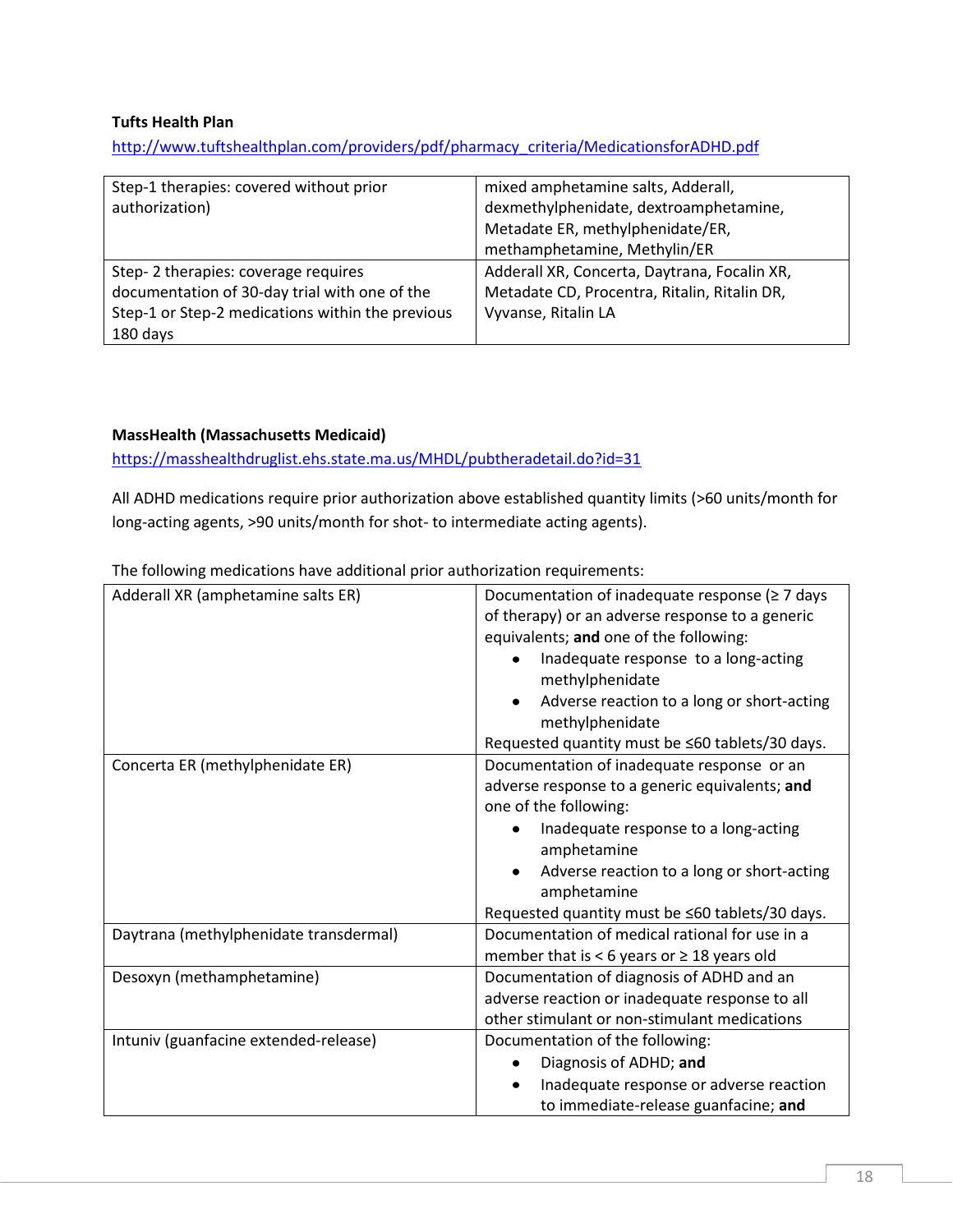|                         | Inadequate response, adverse reactions,<br>$\bullet$ |
|-------------------------|------------------------------------------------------|
|                         | or contraindication to atomoxetine                   |
|                         | (Strattera);                                         |
|                         | And one of the following:                            |
|                         |                                                      |
|                         | Inadequate response to a long-acting                 |
|                         | amphetamine; or                                      |
|                         | Adverse reaction to a long or short-acting           |
|                         | amphetamine                                          |
|                         | Member must be ≥6 years old and requested            |
|                         | quantity must be ≤30 tablets/30 days                 |
| Kapvay (clonidine ER)   | Documentation of the following:                      |
|                         | Diagnosis of ADHD; and                               |
|                         | Inadequate response or adverse reaction              |
|                         | to immediate-release clonidine; and                  |
|                         | Inadequate response, adverse reactions,              |
|                         | or contraindication to atomoxetine                   |
|                         | (Strattera);                                         |
|                         | And one of the following:                            |
|                         | Inadequate response to a long-acting                 |
|                         | methylphenidate; or                                  |
|                         | Adverse reaction or contraindication to a            |
|                         | long- or short-acting methylphenidate                |
|                         | And one of the following:                            |
|                         | Inadequate response to a long-acting                 |
|                         | amphetamine; or                                      |
|                         | Adverse reaction to a long or short-acting           |
|                         | amphetamine                                          |
|                         | Member must be ≥6 years old.                         |
| Strattera (atomoxetine) | Documentation of the following is required:          |
|                         | An adverse reaction or contraindication to           |
|                         | a methylphenidate and/or amphetamine                 |
|                         | product; or                                          |
|                         | An inadequate response to a                          |
|                         | methylphenidate and an amphetamine                   |
|                         | product; or                                          |
|                         | The member ( $\leq$ 18 years of age) or              |
|                         | immediate family member in household                 |
|                         | has a history of substance abuse; or                 |
|                         | For adults ( $\geq$ 19 years of age) with a          |
|                         | history of substance                                 |
|                         | abuse, documentation must be provided                |
|                         | regarding an inadequate response                     |
|                         | (defined as $\geq$ 14 days of therapy) or an         |
|                         | adverse reaction to a non-stimulant                  |
|                         | medication such as a tricyclic                       |
|                         |                                                      |
|                         | antidepressant or bupropion                          |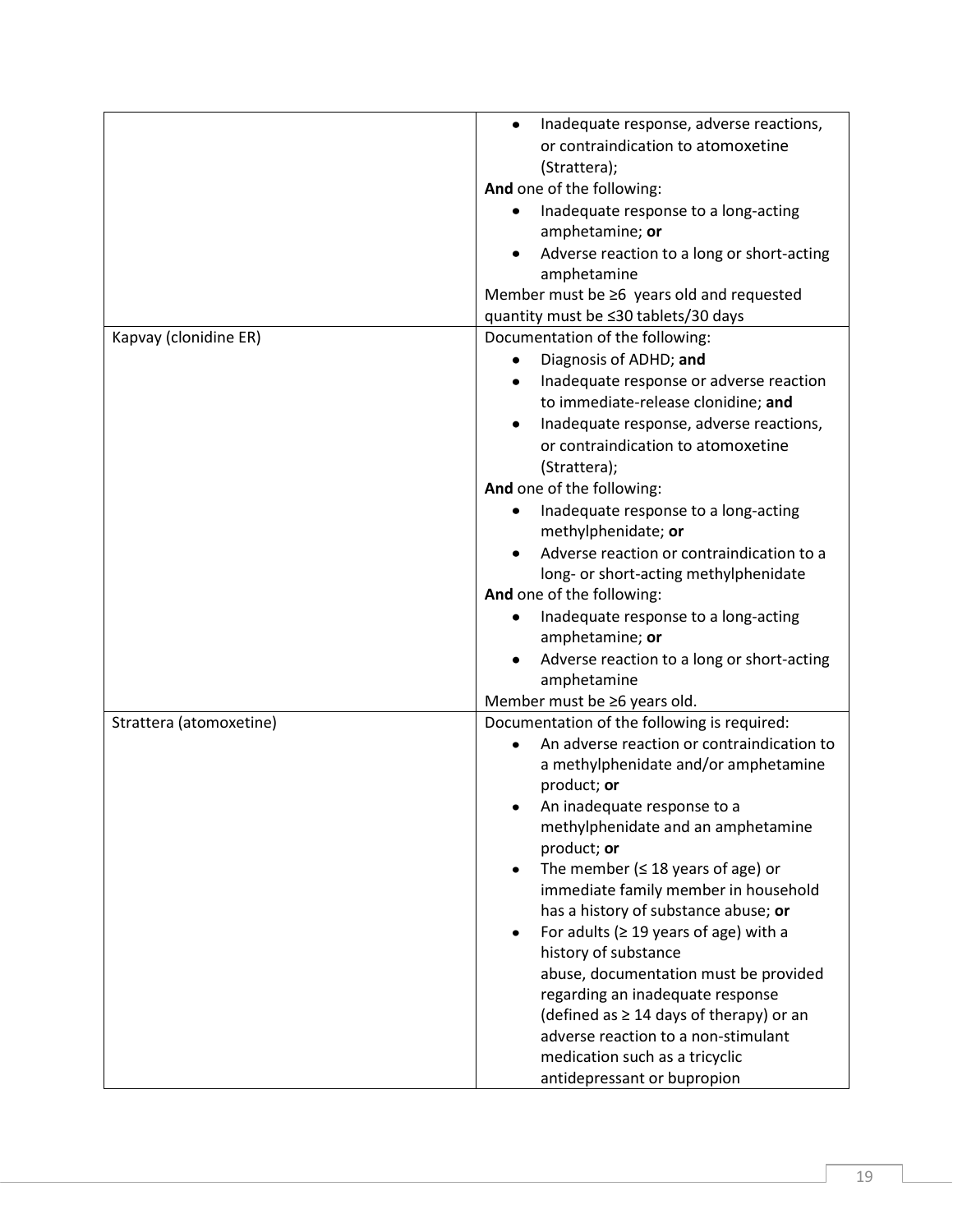### **Harvard Pilgrim Health Care**

[https://www.harvardpilgrim.org/pls/ext/f?p=768:27:3346366082004122::NO:RP:P27\\_PDF:T3DrugListBy](https://www.harvardpilgrim.org/pls/ext/f?p=768:27:3346366082004122::NO:RP:P27_PDF:T3DrugListByCategory) **[Category](https://www.harvardpilgrim.org/pls/ext/f?p=768:27:3346366082004122::NO:RP:P27_PDF:T3DrugListByCategory)** 

| Tier 1 Coverage | mixed amphetamine salts/SR,                       |
|-----------------|---------------------------------------------------|
|                 | dexmethylphenidate, dextroamphetamine/SA,         |
|                 | methylphenidate/ER/SR/solution, Methylin/ER       |
| Tier 2 Coverage | Vyvanse, Focalin XR, Metadate CD/ER               |
| Tier 3 Coverage | Adderall/ XR, Dexedrine Spansule, Concerta,       |
|                 | Daytrana, Focalin, Methylin (chew tab, solution), |
|                 | Ritalin/LA/SR, Strattera, Kapvay                  |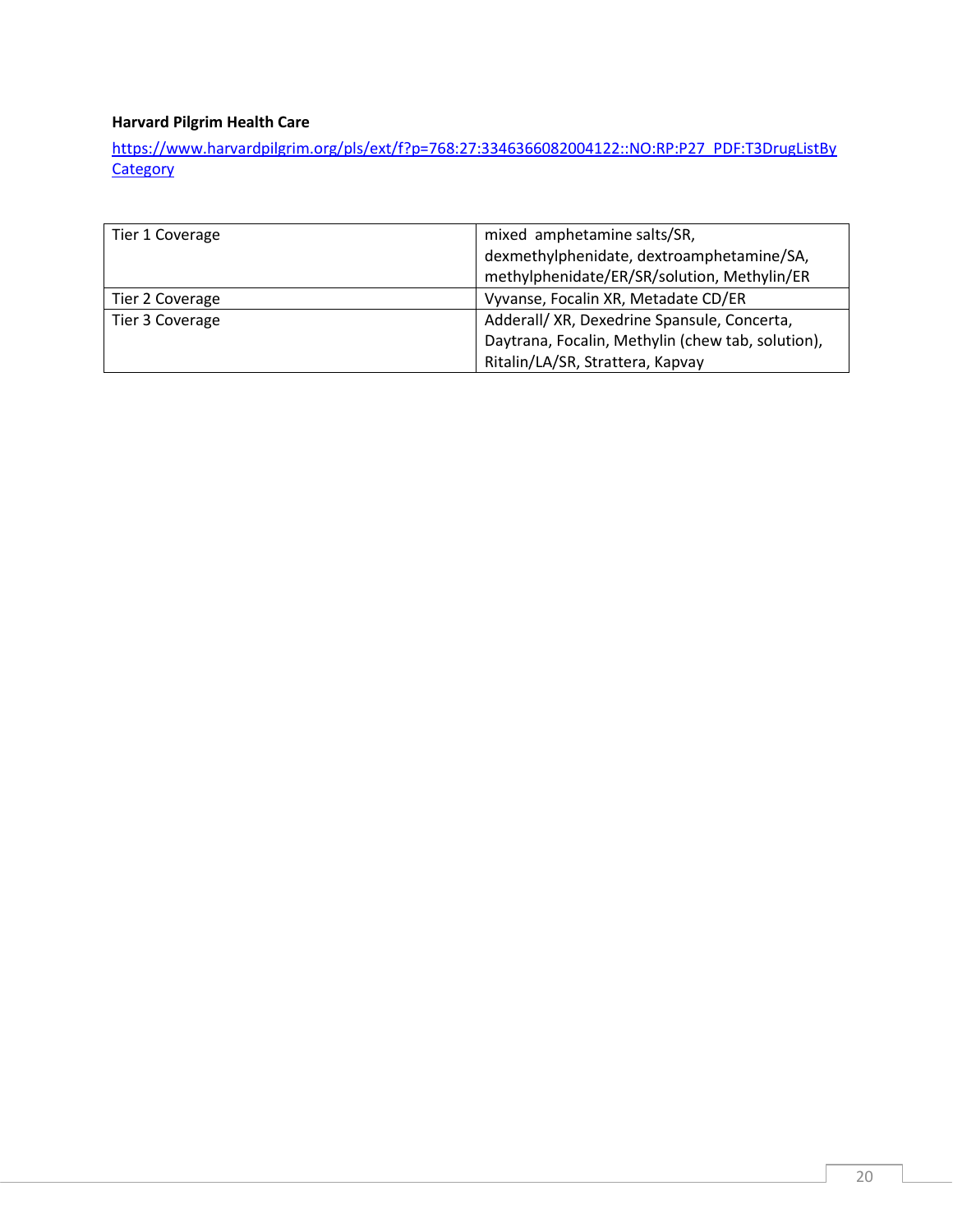## References

- 1. A.D.A.M. medical encyclopedia. Oppositional defiant disorder. Atlanta: A.D.A.M., Inc.; c2012. [http://www.ncbi.nlm.nih.gov/pubmedhealth/PMH0002504/.](http://www.ncbi.nlm.nih.gov/pubmedhealth/PMH0002504/) Accessed April, 2012.
- 2. Antshel, KM, Hargrave TM, Simonescu M, Kaul P, Hendricks K, Faraone SV. Advances in understanding and treating ADHD. *BMC Med.* 2011;9:72.
- 3. Agency for Healthcare Research and Quality. Treatment options for ADHD in children and teens: A Review of research for patients and caregivers. [http://www.effectivehealthcare.ahrq.gov/ehc/products/191/1148/adhd\\_con\\_fin\\_to\\_post.pdf.](http://www.effectivehealthcare.ahrq.gov/ehc/products/191/1148/adhd_con_fin_to_post.pdf) Accessed June, 2012.
- 4. Birnbaum HG, Kessler RC, Lowe SW, et al. Costs of attention deficit disorder (ADHD) in the US: excess costs of persons with ADHD and their family members in 2000. *Curr Med Res Opin.* 2005;21(2):195-205.
- 5. Blue Cross Blue Shield of Rhode Island. Plans & Services: Pharmacy: Preferred drug list: Three tier commercial premier formulary guide. [https://www.bcbsri.com/BCBSRIWeb/plansandservices/plans/Preferred\\_Drug\\_List.pdf.](https://www.bcbsri.com/BCBSRIWeb/plansandservices/plans/Preferred_Drug_List.pdf) Accessed April, 2012.
- 6. Centers for Disease Control and Prevention. National Center on Birth Defects and Developmental Disabilities: Attention-deficit/hyperactivity disorder (ADHD): Data & statistics: Diagnosis data[. http://www.cdc.gov/ncbddd/adhd/prevalence.html.](http://www.cdc.gov/ncbddd/adhd/prevalence.html) Accessed April, 2012.
- 7. Commonwealth of Massachusetts. MassHealth Drug List: Therapeutic class tables: Table 31: Cerebral stimulants and miscellaneous agents. [https://masshealthdruglist.ehs.state.ma.us/MHDL/pubtheradetail.do?id=19&drugId=60.](https://masshealthdruglist.ehs.state.ma.us/MHDL/pubtheradetail.do?id=19&drugId=60) Accessed April, 2012.
- 8. Charach A, Dashti B, Carson P, et al. Attention deficit hyperactivity disorder: effectiveness of treatment in at-risk preschoolers; long-term effectiveness in all ages; and variability in prevalence, diagnosis and treatment; comparative effectiveness review No. 44. Rockville, MD: Agency for Healthcare Research and Quality; 2011; 12-EHC003-EF.
- 9. Dell'Agnello G, Zuddas A, Masi G, Curatolo P, Besana D, Rossi A. Use of atomoxetine in patients with attention-deficit hyperactivity disorder and co-morbid conditions. *CNS Drugs*. 2009;23(9):739-753.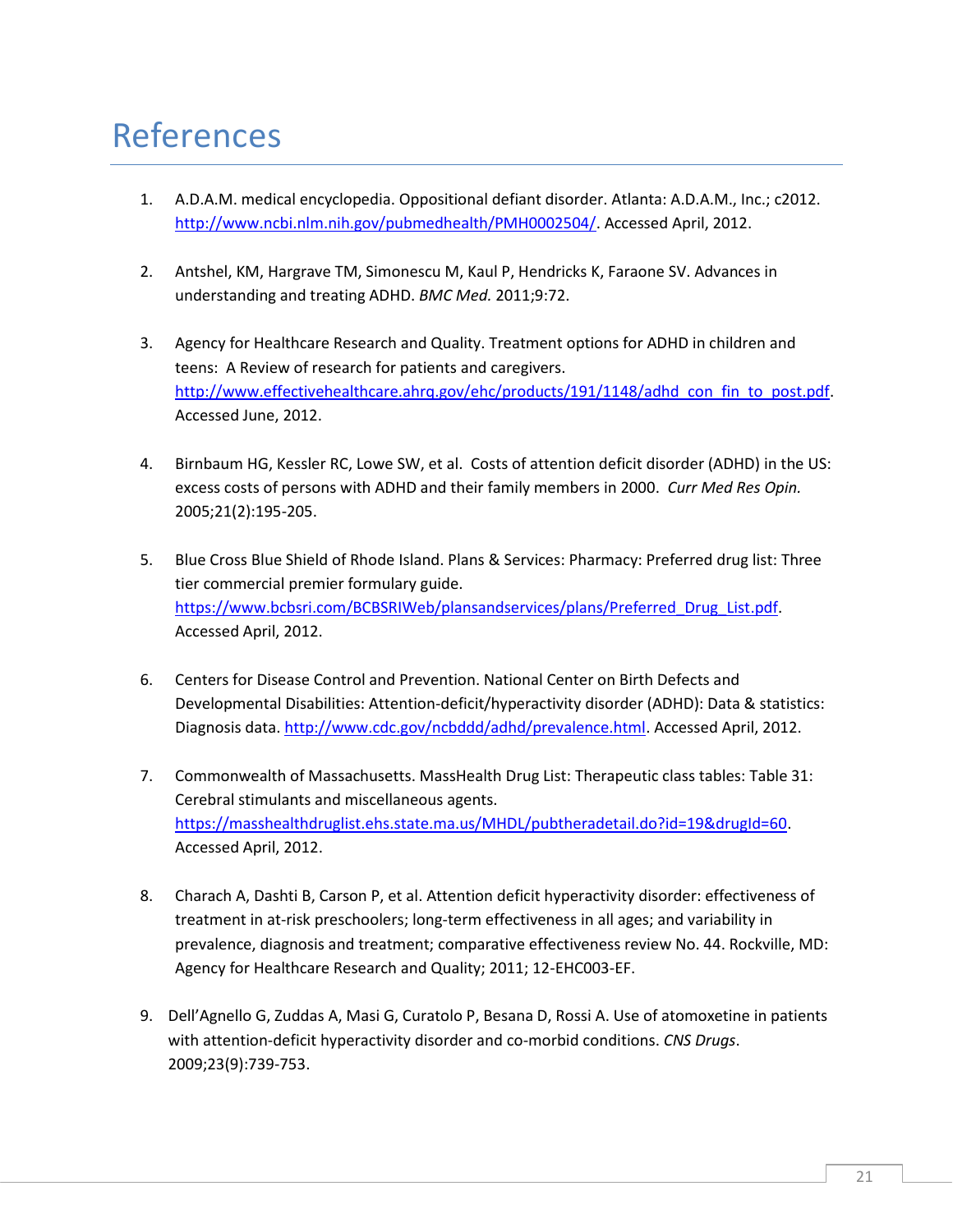- 10. Elder TE. The importance of relative standards in ADHD diagnoses: evidence based on exact birth dates. *J Health Econ.* 2010;29(5):641-656.
- 11. Elia J, Arcos-Burgos M, Bolton KL, Ambrosini PJ, Berrettini W, Muenke M. ADHD latent class clusters: DSM-IV subtypes and comorbidity. *Psychiatry Res.* 2009;170:192-198.
- 12. Froehlich TE, Lanphear BP, Epstein JN, Barbaresi WJ, Katusic SK, Khan RS. Prevalence, recognition, and treatment of attention-deficit/hyperactivity disorder in a national sample of US children. *Arch Pediatr Adolesc Med.* 2007;161(9):857-864.
- 13. Galéra C, Melchior M, Chastang JF, Bouvard MP, Fombonne E. Childhood and adolescent hyperactivity-inattention symptoms and academic achievement 8 years later: the GAZEL Youth study. *Psychol Med.* 2009;39(11):1895-1906.
- 14. Ghanizadeh A. Psychiatric comorbidity differences in clinic-referred children and adolescents with ADHD according to the subtypes and gender. *J Child Neurol.* 2009;24(6):679-684.
- 15. Harvard Pilgrim Health Care. For Providers: Drug tier look-up. [https://www.harvardpilgrim.org/pls/ext/f?p=768:27:6775417181878733::NO:RP:P27\\_PDF:T3D](https://www.harvardpilgrim.org/pls/ext/f?p=768:27:6775417181878733::NO:RP:P27_PDF:T3DrugListByCategory) [rugListByCategory.](https://www.harvardpilgrim.org/pls/ext/f?p=768:27:6775417181878733::NO:RP:P27_PDF:T3DrugListByCategory) Accessed April, 2012.
- 16. Hodgkins P, Arnold LE, Shaw M, et al. A systematic review of global publication trends regarding long-term outcomes of ADHD. *Front Psychiatry.* 2012;2:art 84.
- 17. Lahey BB, Schwab-Stone M, Goodman SH, et al. Age and gender differences in oppositional behavior and conduct problems: a cross-sectional household study of middle childhood and adolescence. *J Abnorm Psychol*. 2000;109(3):488-503.
- 18. Mayo Foundation for Medical Education and Research. Diseases and conditions: Attentiondeficit/hyperactivity disorder (ADHD) in children. http://www.mayoclinic.com/health/adhd/DS00275. Accessed April, 2012.
- 19. Molina BSG, Flory K, Hinshaw SP, et al. Delinquent behavior and emerging substance use in the MTA at 36 months: prevalence, course, and treatment effects. *J Am Acad Child Adolesc Psychiatry.* 2007;46(8):1028-1040.
- 20. National Institute for Health and Clinical Excellence (NICE). Attention deficit hyperactivity disorder (ADHD): full guideline. [http://www.nice.org.uk/CG072fullguideline.](http://www.nice.org.uk/CG072fullguideline) Accessed April, 2012.
- 21. Parent-Child Interaction Therapy (PCIT). [http://pcit.phhp.ufl.edu/.](http://pcit.phhp.ufl.edu/) Accessed April, 2012.